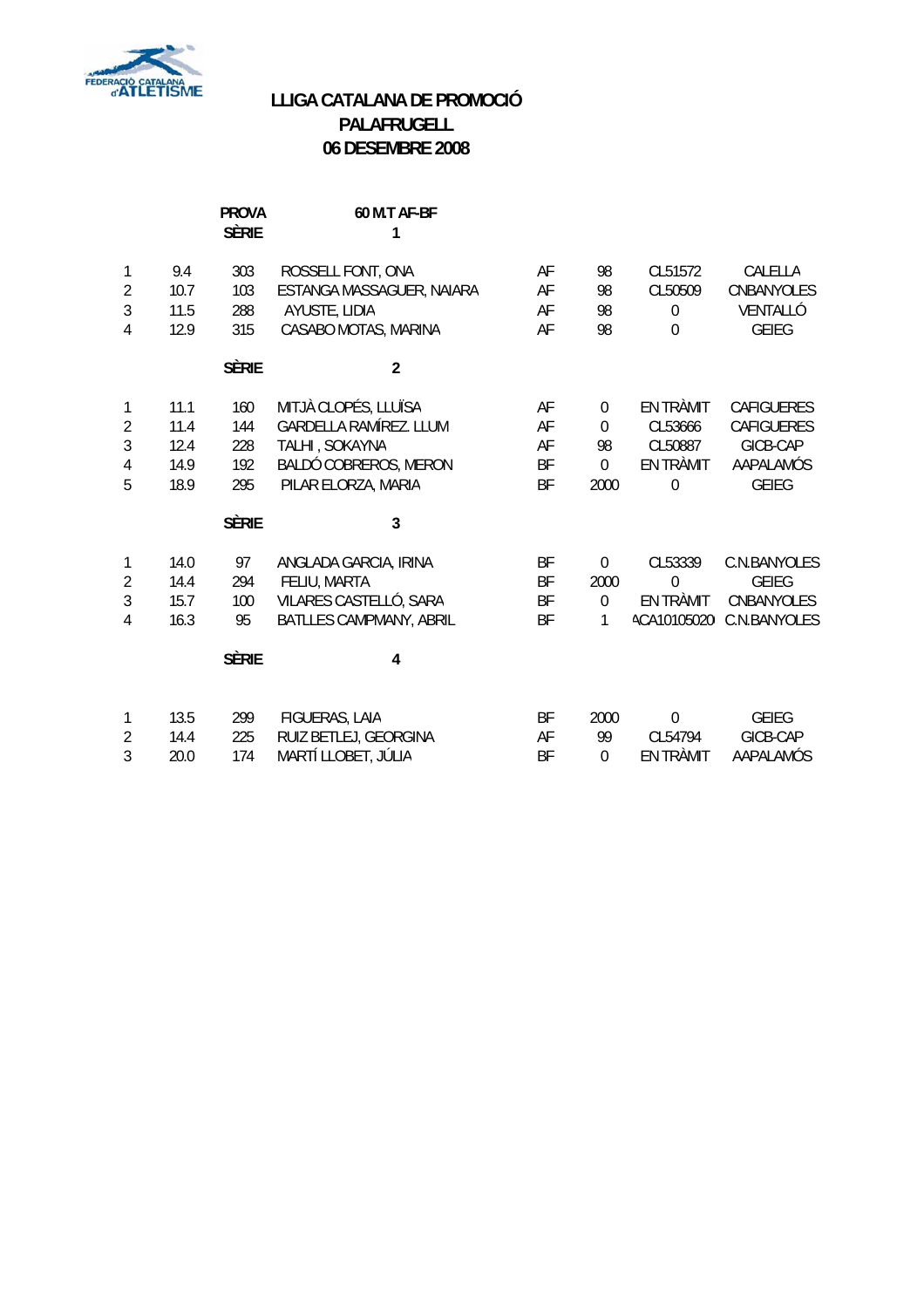FEDERACIO CATALANA

## **PROVA 60 M.T AM-BM SÈRIE 1**

| LLOC<br>1<br>$\overline{2}$ | 11.0<br>11.9 | MARCA DORSAL<br>317<br>180 | <b>ATLETA</b><br>CAROL ESTREMS, PABLO<br>AYACHI, AYUB | <b>ATEGORI</b><br>AM<br>AM | ANY<br>98<br>99        | <b>LLICÈNCIA</b><br>$\mathbf 0$<br>EN TRÀMIT | <b>CLUB</b><br><b>ISS</b><br>AAPALAMÓS |
|-----------------------------|--------------|----------------------------|-------------------------------------------------------|----------------------------|------------------------|----------------------------------------------|----------------------------------------|
| 3                           | 12.2         | 319                        | TORRECILLAS SANLLEHI, JOAN                            | AM                         | 98                     | $\boldsymbol{0}$                             | <b>GEIEG</b>                           |
| $\overline{4}$              | 13.1         | 204                        | BERTRAN CASADO                                        | AM                         | 99                     | EN TRÀMIT                                    | AAPALAMÓS                              |
| 5                           | 14.4         | 187                        | EL WAHABI, MOUAD                                      | <b>BM</b>                  | 2001                   | EN TRÀMIT                                    | AAPALAMÓS                              |
|                             |              |                            |                                                       |                            |                        |                                              |                                        |
|                             |              | <b>SÈRIE</b>               | $\overline{2}$                                        |                            |                        |                                              |                                        |
| 1                           | 10.9         | 178                        | MECHAAL, SAID                                         | AM                         | 98                     | EN TRÀMIT                                    | AAPALAMÓS                              |
| $\sqrt{2}$                  | 11.5         | 165                        | CAÑIGUERAL MARCO, MORA                                | AM                         | 98                     | EN TRÀMIT                                    | AAPALAMÓS                              |
| 3                           | 13.1         | 209                        | RUÍZ CLAVERIA, PEDRO                                  | AM                         | 98                     | EN TRÀMIT                                    | AAPALAMÓS                              |
| $\overline{4}$              | 15.4         | 163                        | BELMONTE MARIÑO, JOAQUIM                              | <b>BM</b>                  | $\boldsymbol{0}$       | EN TRÀMIT                                    | AAPALAMÓS                              |
| 5                           | 15.7         | 171                        | ILLA MARTÍNEZ, EDUARD                                 | BM                         | $\boldsymbol{0}$       | EN TRÀMIT                                    | AAPALAMÓS                              |
|                             |              | <b>SÈRIE</b>               | 3                                                     |                            |                        |                                              |                                        |
| 1                           | 12.5         | 193                        | BALDÒ COBREROS, KALEAB                                | AM                         | 99                     | EN TRÀMIT                                    | AAPALAMÓS                              |
| $\overline{2}$              | 13.8         | 167                        | CHERCOLES MERCHÁN, MARC                               | BM                         | $\boldsymbol{0}$       | EN TRÀMIT                                    | AAPALAMÓS                              |
| 3                           | 15.6         | 203                        | RODRÍGUEZ NOVALBOS, ION                               | AM                         | 99                     | EN TRÀMIT                                    | AAPALAMÓS                              |
| $\overline{4}$              | 15.9         | 285                        | LOPEZ BALBIN, ROBERTO                                 | <b>BM</b>                  | 2001                   | 0                                            | <b>GEIEG</b>                           |
| 5                           | 16.5         | 195                        | MÚÑIZ GALDÓN                                          | <b>BM</b>                  | 1                      | EN TRÀMIT                                    | AAPALAMÓS                              |
|                             |              | <b>SÈRIE</b>               | $\overline{\mathbf{4}}$                               |                            |                        |                                              |                                        |
| 1                           | 11.5         | 306                        | TORRALBA MARRÉ, SERGI                                 | AM                         | 98                     | CL52019                                      | CALELLA                                |
| $\overline{2}$              | 12.1         | 305                        | PI PORTET, MAX                                        | AM                         | 98                     | CL54070                                      | CALELLA                                |
| 3                           | 12.9         | 281                        | VENTRESCA, ULLIANO                                    | $\boldsymbol{0}$           | $\mathbf 0$            | $\mathbf 0$                                  | CAFIGUERES                             |
| $\overline{4}$              | 13.3         | 307                        | PALERM BEZA, ARNAU                                    | BM                         | 2001                   | CL54051                                      | CALELLA                                |
| 5                           | 14.3         | 196                        | TABERNERO MARCH, ADRIÀ                                | BM                         | 1                      | EN TRÀMIT                                    | AAPALAMÓS                              |
|                             |              | <b>SÈRIE</b>               | 5                                                     |                            |                        |                                              |                                        |
|                             |              |                            |                                                       |                            |                        |                                              |                                        |
| 1                           | 11.5         | 86                         | <b>ESTEVE PONS, FELIU</b>                             | AM                         | 98                     | CL53756                                      | J.A.SABADELL                           |
| $\overline{2}$              | 12.0         | 3                          | CROS RIBOT, RUBEN                                     | <b>BM</b>                  | 00                     | CL54785                                      | GICB-CAP                               |
| 3<br>4                      | 14.1<br>15.8 | 282<br>101                 | <b>YASSIR</b><br>LLORELLA BUSTINS, JOAN               | $\boldsymbol{0}$<br>AM     | $\boldsymbol{0}$<br>99 | $\boldsymbol{0}$<br>BU099032400              | CAFIGUERES<br>CNBANYOLES               |
| 5                           | 18.4         | 191                        | TARRÉS MARQUÈS, SERGI                                 | BM                         | 1                      | EN TRÀMIT                                    | AAPALAMÓS                              |
|                             |              |                            |                                                       |                            |                        |                                              |                                        |
|                             |              | <b>SÈRIE</b>               | 6                                                     |                            |                        |                                              |                                        |
| 1                           | 12.4         | 308                        | FREIXA PROFUMO, JOEL                                  | BM                         | 2001                   | CL54058                                      | CALELLA                                |
| $\sqrt{2}$                  | 12.8         | 96                         | CONGOST SABATER, NIL                                  | <b>BM</b>                  | $\boldsymbol{0}$       | CL53337                                      | C.N.BANYOLES                           |
| 3                           | 13.1         | 289                        | SEY, LAYIN                                            | AM                         | 98                     | 0                                            | VENTALLÓ                               |
| $\overline{4}$              | 13.5         | 327                        | PUIGBERT MUSTERA, JOAN SALVI                          | AM                         | 99                     | $\boldsymbol{0}$                             | VENTALLO                               |
| 5                           | 14.0         | 323                        | VALLES POCH, ALEIX                                    | AM                         | 98                     | 0                                            | VENTALLO                               |
|                             |              | <b>SÈRIE</b>               | 7                                                     |                            |                        |                                              |                                        |
| 1                           | 12.0         | 87                         | CAZORLA MILARA, NÈSTOR                                | BM                         | $\boldsymbol{0}$       | CL55428                                      | CEIP PEDRALTA                          |
| $\overline{2}$              | 12.9         | 88                         | MONTIEL ANDREOTI, CHRISTIAN                           | BM                         | $\boldsymbol{0}$       | CL55429                                      | CEIP PEDRALTA                          |
|                             |              |                            |                                                       |                            |                        |                                              |                                        |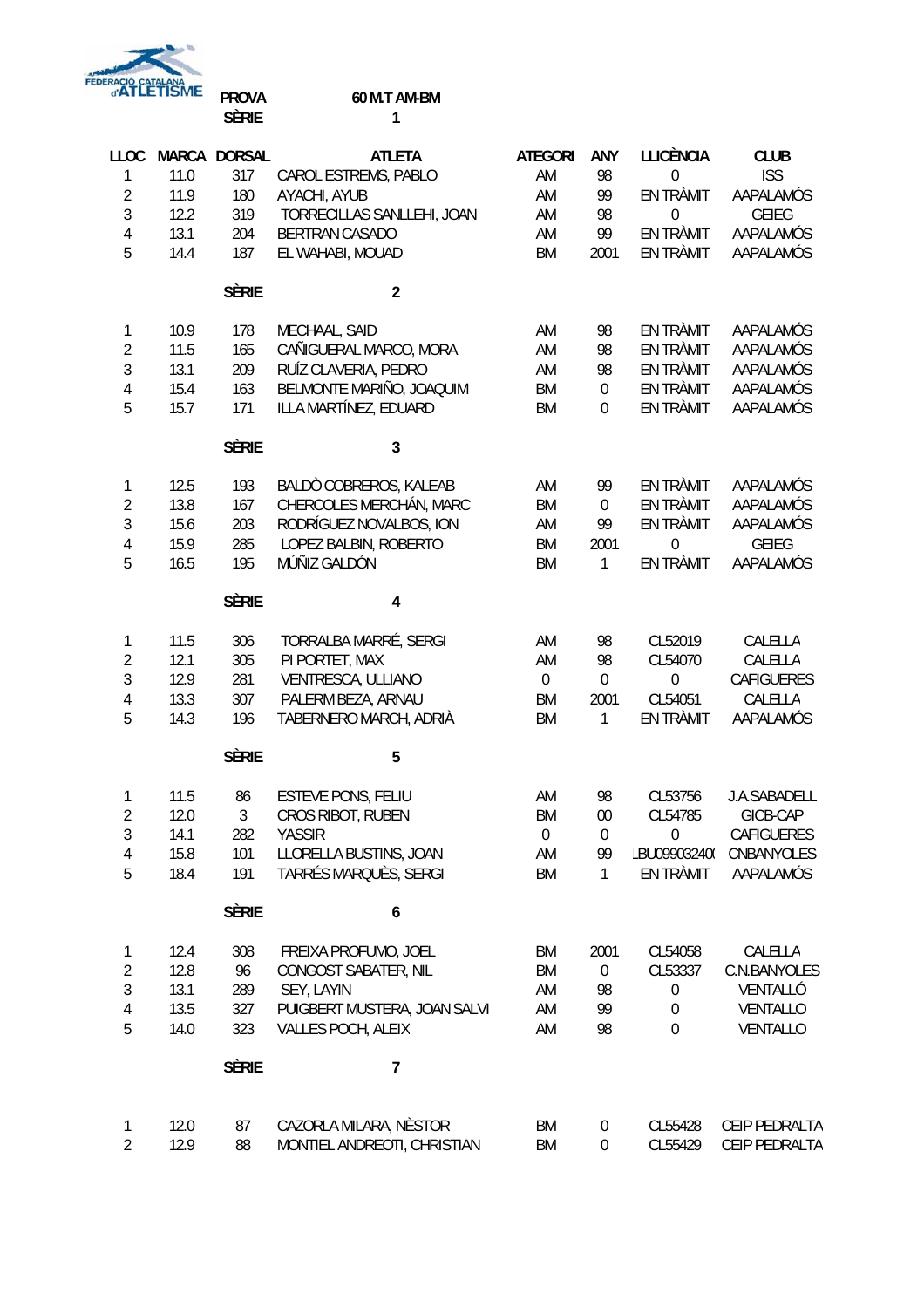

# **LLIGA CATALANA DE PROMOCIÓ PALAFRUGELL 6 DE DESEMBRE 2008 1ª JORNADA HIVERN**

|                |                  | <b>PROVA</b>        | 3000 M.LL FEMENINS                             |                         |                        |                             |                         |
|----------------|------------------|---------------------|------------------------------------------------|-------------------------|------------------------|-----------------------------|-------------------------|
| LLOC<br>1      | 12:13.4          | MARCA DORSAL<br>256 | <b>ATLETA</b><br>SANTOS FERRES, JÚLIA          | <b>ITEGOR ANY</b><br>LF | 92                     | <b>LLICÈNCIA</b><br>CT16837 | <b>CLUB</b><br>GICB-CAP |
|                |                  | <b>PROVA</b>        | 3000 M.LL MASCULINS                            |                         |                        |                             |                         |
| 1              | 9:13.7           | 212                 | QUINTANA LERIA, JAUME                          | <b>SM</b>               | 79                     | 12397                       | AAPALAMÓS               |
| $\overline{2}$ | 9:14.5           | 176                 | MECHAAL, ADEL                                  | <b>JNM</b>              | 90                     | EN TRÀMIT                   | AAPALAMÓS               |
| 3              | 9:38.5           | 46                  | ESSALMI EL BACHINI, ABDESSAMAD                 | PM                      | 89                     | CT16425                     | GICB-CAP                |
| $\overline{4}$ | 9:45.9           | 39                  | AHAMMAR BOULAYON, MUSTAPHA                     | LM                      | 92                     | CT17717                     | GICB-CAP                |
| 5              | 9:47.1           | 50                  | MARTI VERGÉ, DANI                              | PM                      | 87                     | CT14704                     | GICB-CAP                |
| 6              | 10:06.0          | 71                  | REPULLO ROLDAN, JOAN CARLES                    | M40                     | 67                     | CT16753                     | GICB-CAP                |
| $\overline{7}$ | 10:12.7          | 181                 | AYACHI, ZACARIAS                               | <b>CM</b>               | 93                     | EN TRÀMIT                   | AAPALAMÓS               |
| 8              | 10:16.6          | 85                  | ESTEVE PONS, LLORENÇ                           | <b>CM</b>               | 95                     | CL50585                     | J.A.SABADELL            |
| 9<br>10        | 10:20.5          | 126                 | CONGOST SABATER, PAU                           | <b>JNM</b>              | 91                     | CT15263                     | CNBANYOLES              |
|                | 12:49.3          | 300                 | ROS AGUSTI, SALVADOR                           | VM                      | 65                     | $\mathbf 0$                 | <b>MALGRT</b>           |
|                |                  | <b>PROVA</b>        | 1000 METRES AF-BF                              |                         |                        |                             |                         |
| 1              | 3:55.4           | 103                 | ESTANGA MASSAGUER, NAIARA                      | AF                      | 98                     | CL50509                     | CNBANYOLES              |
| $\overline{2}$ | 4:10.6           | 97                  | ANGLADA GARCIA, IRINA                          | BF                      | $\pmb{0}$              | CL53339                     | C.N.BANYOLES            |
| $\overline{3}$ | 4:17.1           | 228                 | TALHI, SOKAYNA                                 | AF                      | 98                     | CL50887                     | GICB-CAP                |
| $\overline{4}$ | 4:26.5           | 294                 | FELIU, MARTA                                   | BF                      | 2000                   | $\boldsymbol{0}$            | <b>GEIEG</b>            |
| 5              | 4:33.4           | 299                 | FIGUERAS, LAIA                                 | BF                      | 2000                   | 0                           | <b>GEIEG</b>            |
| 6              | 4:35.3           | 225                 | RUIZ BETLEJ, GEORGINA                          | AF                      | 99                     | CL54794                     | GICB-CAP                |
| $\overline{7}$ | 5:01.7           | 174                 | MARTÍ LLOBET, JÚLIA                            | BF                      | $\boldsymbol{0}$       | EN TRÀMIT                   | AAPALAMÓS               |
| 8              | 5:02.8           | 192                 | BALDÓ COBREROS, MERON                          | BF                      | 0                      | EN TRÀMIT                   | AAPALAMÓS               |
|                |                  | <b>PROVA</b>        | 1000 METRES IM-CM                              |                         |                        |                             |                         |
| $\mathbf{1}$   | 2:59.3           | 80                  | DURAN SIDERA, ADRIA                            | CM                      | 94                     | CL50002                     | CNOLOT                  |
| $\sqrt{2}$     | 3:08.0           | 221                 | DOMENECH GUIX, ALEIX                           | IM                      | 95                     | CL50004                     | CNOLOT                  |
| 3              | 3:08.2           | 170                 | FERRÉ SÀNCHEZ, ALEIX                           | <b>CM</b>               | 95                     | EN TRÀMIT                   | AAPALAMÓS               |
| $\overline{4}$ | 3:19.0           | 150                 | SALORT ESTARTUS, XAVIER                        | IM                      | $\boldsymbol{0}$       | CL51102                     | CA FIGUERES             |
| 5              | 3:19.8           | 24                  | ALABERT ALDANA, MARTÍ                          | <b>CM</b>               | 94                     | CL50915                     | GICB-CAP                |
| 6              | 3:25.7           | 20                  | MASSA PIRES, NARCÍS                            | <b>CM</b>               | 95                     | CL50917                     | GICB-CAP                |
| $\overline{7}$ | 3:30.7           | 182                 | AYACHI, MOHAMED                                | <b>CM</b>               | 95                     | EN TRÀMIT                   | AAPALAMÓS               |
| 8              | 3:34.1           | 276                 | MCCULLOGH FIGUERAS, MARCEL                     | <b>CM</b>               | $\boldsymbol{0}$       | $\boldsymbol{0}$            | CAFIGUERES              |
| 9              | 3:34.3           | 186                 | EL WAHABI, ANNAS                               | IM                      | 96                     | EN TRÀMIT                   | AAPALAMÓS               |
| 10             | 3:34.6           | 277                 | MAKHFAOUI, JABIR                               | IM                      | $\boldsymbol{0}$       | $\boldsymbol{0}$            | CAFIGUERES              |
| 11             | 3:43.0           | 12                  | ALABERT ALDANA, CARLES                         | IM                      | 97                     | CL50902                     | GICB-CAP                |
| 12<br>13       | 4:04.3<br>4:04.9 | 175<br>137          | MARTÍ LLOBET, SALVI<br>CABRERA JUANOLA, BERNAT | <b>CM</b><br>IM         | 95<br>$\boldsymbol{0}$ | EN TRÀMIT<br>EN TRÀMIT      | AAPALAMÓS<br>CAFIGUERES |
| 14             | 4:18.2           | 90                  | <b>BENDALI, MOHAMED</b>                        | IM                      | 96                     | <b>IEA096032000</b>         | <b>IES MONTGRÍ</b>      |
|                |                  |                     |                                                |                         |                        |                             |                         |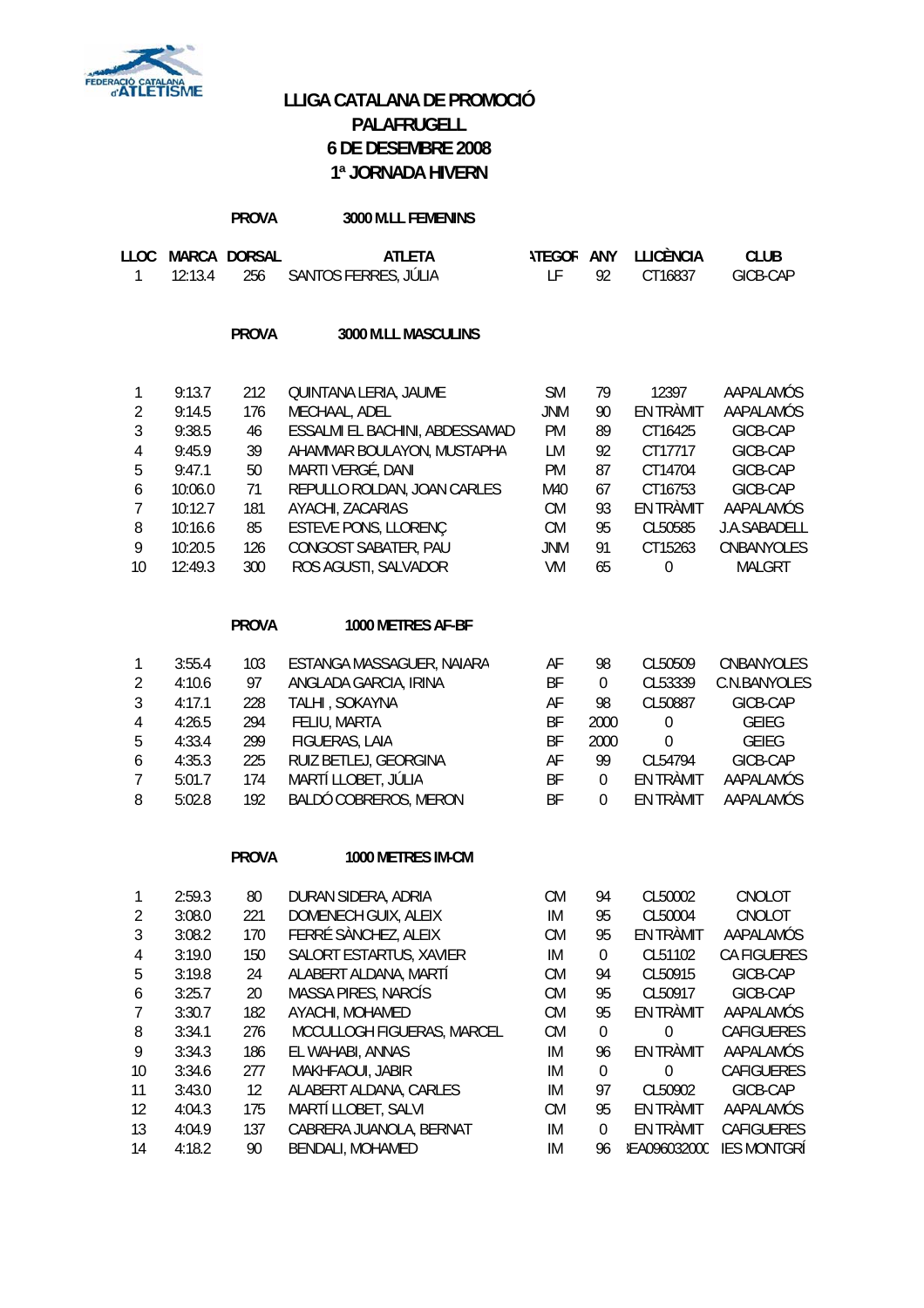

## **PROVA 1000 METRES IF-CF**

| 1              | 3:05.2 | 302 | RODRIGUEZ, MARTINA          | СF | 95       | $\theta$    | <b>FCB</b>          |
|----------------|--------|-----|-----------------------------|----|----------|-------------|---------------------|
| $\overline{2}$ | 3:15.9 | 84  | <b>GOMEZ RAMON, LAURA</b>   | СF | 94       | CT17549     | <b>J.A.SABADELL</b> |
| 3              | 3:18.0 | 116 | GUERRERO PUIGDEVALL, MARINA | СF | $\theta$ | CT17630     | CNBANYOLES          |
| 4              | 3:27.1 | 83  | <b>GOMEZ RAMON, MARTA</b>   | CF | 94       | CL50566     | J.A.SABADELL        |
| 5              | 3:28.8 | 177 | MECHAAL, CHAYMAE            | CF | 95       | EN TRÀMIT   | AAPALAMÓS           |
| 6              | 3:39.0 | 115 | COROMINAS MARISCOT, MARTA   | CF | 95       | CL50519     | CNBANYOLES          |
| 7              | 3:42.2 | 293 | ALFONSO, RUT                | IF | 96       | 0           | <b>GEIEG</b>        |
| 8              | 3:48.4 | 107 | FERDINAND COLMENERO, PAULA  | IF | 97       | CL53343     | CNBANYOLES          |
| 9              | 3:49.2 | 110 | PEÑA MATEU, CARLA           | IF | 96       | CL53345     | <b>CNBANYOLES</b>   |
| 10             | 3:50.4 | 113 | MARISCOT PUIGDEMONT, PAULA  | IF | 96       | CL53347     | CNBANYOLES          |
| 11             | 3:56.1 | 222 | LOPEZ PLANA, HELENA         | IF | 96       | CL50014     | CNOLOT              |
| 12             | 3:57.6 | 190 | COTS PONJOAN, MARIONA       | IF | 97       | EN TRÀMIT   | AAPALAMÓS           |
| 13             | 4:00.6 | 311 | CUBELLS, NAUSSICA           | IF | 97       | $\theta$    | <b>GEIEG</b>        |
| 14             | 4:05.8 | 230 | EL MESMOUDI, WASSIMA        | IF | 96       | CL54210     | GICB-CAP            |
| 15             | 4:07.7 | 292 | GIRONA, MARTA               | CF | 95       | $\Omega$    | <b>GEIEG</b>        |
| 16             | 4:20.9 | 108 | <b>IVERN MANAUT, KENIA</b>  | IF | 97       | EN TRÀMIT   | CNBANYOLES          |
| 17             | 4:20.9 | 82  | CASA JURADO, LAIA           | IF | 95       | EN TRÀMIT   | CNOLOT              |
| 18             | 4:26.1 | 106 | PLANA ORTIZ, JOANA          | IF | 97       | CL50514     | CNBANYOLES          |
| 19             | 4:27.5 | 109 | ROJO SOLER, MAR             | IF | 97       | EN TRÀMIT   | CNBANYOLES          |
| 20             | 4:38.9 | 92  | PALMA BORRAS, LAIA          | IF | 96       | ABO19602140 | <b>IES MONTGRI</b>  |
| 21             | 4:39.2 | 229 | NEWTON, ROXANNE MARY        | IF | 96       | CL54795     | GICB-CAP            |
| 22             | 5:01.2 | 296 | LLISTOSELLA, CARLA          | IF | 96       | $\theta$    | <b>GEIEG</b>        |
|                |        |     |                             |    |          |             |                     |

**PROVA 1000 METRES AM - BM** 

|    | 3:29.8 | 178 | MECHAAL, SAID                  | AM        | 98          | EN TRÀMIT | AAPALAMÓS           |
|----|--------|-----|--------------------------------|-----------|-------------|-----------|---------------------|
| 2  | 3:35.4 | 319 | TORRECILLAS SANLLEHI, JOAN     | AM        | 98          | $\Omega$  | <b>GEIEG</b>        |
| 3  | 3:36.5 | 165 | CAÑIGUERAL MARCO, MORA         | AM        | 98          | EN TRÀMIT | AAPALAMÓS           |
| 4  | 3:42.8 | 86  | <b>ESTEVE PONS, FELIU</b>      | AM        | 98          | CL53756   | J.A.SABADELL        |
| 5  | 3:47.9 | 209 | RUÍZ CLAVERIA, PEDRO           | AM        | 98          | EN TRÀMIT | AAPALAMÓS           |
| 6  | 3:50.3 | 180 | AYACHI, AYUB                   | AM        | 99          | EN TRÀMIT | AAPALAMÓS           |
|    | 3:50.6 | 104 | COROMINAS MARISCOT, ALBERT     | AM        | 98          | CL50510   | CNBANYOLES          |
| 8  | 3:51.5 | 193 | BALDÒ COBREROS, KALEAB         | AM        | 99          | EN TRÀMIT | AAPALAMÓS           |
| 9  | 4:06.1 | 320 | <b>GONZALEZ GARCIA, MIGUEL</b> | AM        | 99          | $\Omega$  | <b>UNIVERSITARI</b> |
| 10 | 4:08.6 | 203 | RODRÍGUEZ NOVALBOS, ION        | AM        | 99          | EN TRÀMIT | AAPALAMÓS           |
| 11 | 4:12.5 | 187 | EL WAHABI, MOUAD               | BM        | 2001        | EN TRÀMIT | AAPALAMÓS           |
| 12 | 4:33.3 | 204 | <b>BERTRAN CASADO</b>          | AM        | 99          | EN TRÀMIT | AAPALAMÓS           |
| 13 | 4:34.6 | 171 | ILLA MARTÍNEZ, EDUARD          | BM        | 0           | EN TRÀMIT | AAPALAMÓS           |
| 14 | 4:34.9 | 195 | MÚÑIZ GALDÓN                   | BM        | 1           | EN TRÀMIT | AAPALAMÓS           |
| 15 | 4:39.8 | 282 | <b>YASSIR</b>                  | $\Omega$  | 0           | 0         | <b>CAFIGUERES</b>   |
| 16 | 4:52.2 | 196 | TABERNERO MARCH, ADRIA         | BM        | 1           | EN TRÀMIT | AAPALAMÓS           |
| 17 | 4:58.4 | 285 | LOPEZ BALBIN, ROBERTO          | BM        | 2001        | $\Omega$  | <b>GEIEG</b>        |
| 18 | 5:01.0 | 163 | BELMONTE MARIÑO, JOAQUIM       | BM        | $\mathbf 0$ | EN TRÀMIT | AAPALAMÓS           |
| 19 | 5:02.0 | 191 | TARRÉS MARQUÈS, SERGI          | <b>BM</b> | 1           | EN TRÀMIT | AAPALAMÓS           |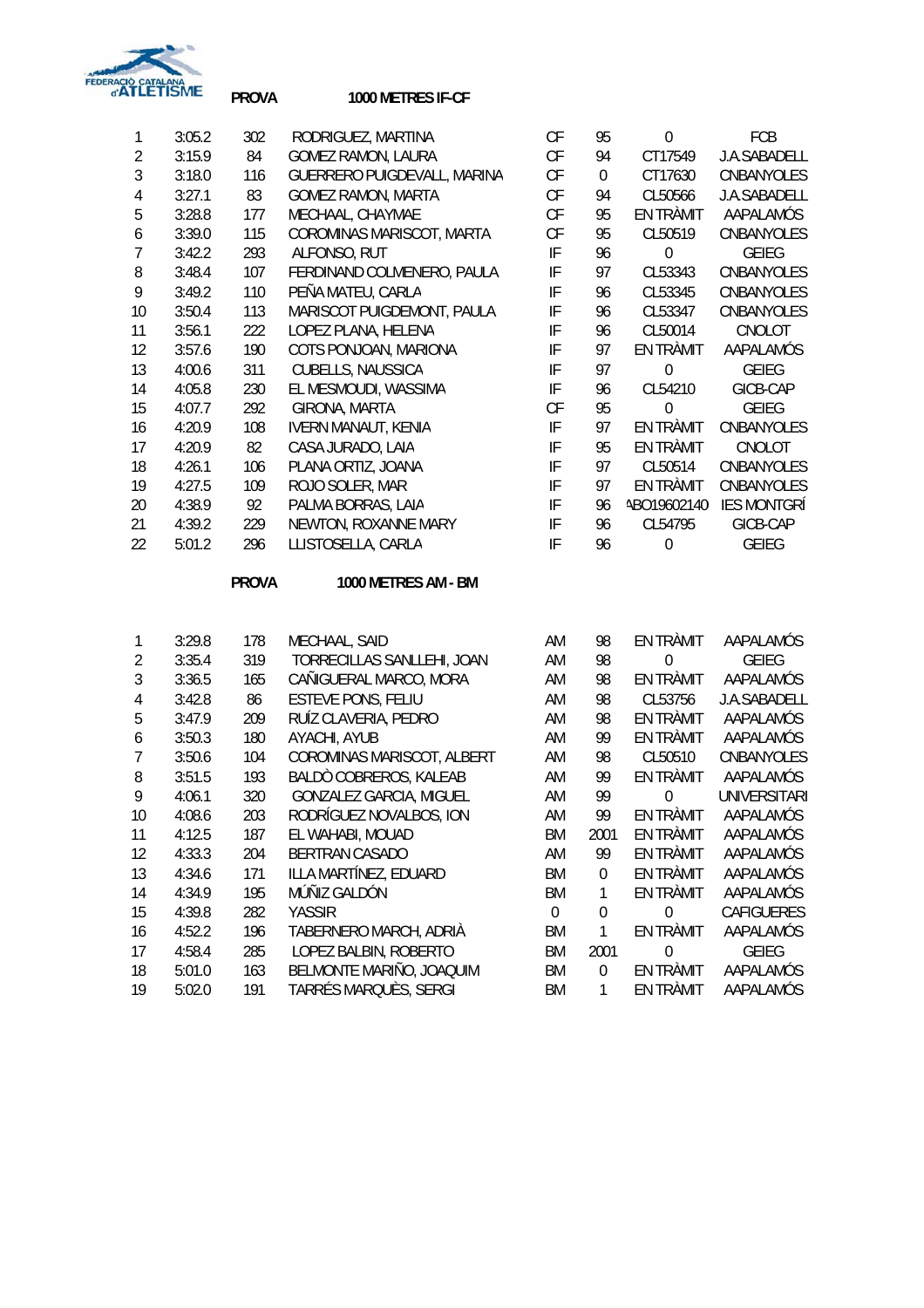

|                          | <b>TLETISME</b> | <b>PROVA</b><br><b>SÈRIE</b> | 60 M.LL IF<br>1                 |                            |             |                  |                    |
|--------------------------|-----------------|------------------------------|---------------------------------|----------------------------|-------------|------------------|--------------------|
| $\mathbf{1}$             | 8.9             | 286                          | YUSTE, PATRICIA                 | IF                         | 96          | $\boldsymbol{0}$ | VENTALLÓ           |
| $\overline{2}$           | 9.3             | 112                          | MARTINEZ VILANOVA, BLANCA       | $\ensuremath{\mathsf{IF}}$ | 96          | CL53346          | CNBANYOLES         |
| 3                        | 9.5             | 82                           | CASA JURADO, LAIA               | IF                         | 95          | EN TRÀMIT        | CNOLOT             |
| 4                        | 9.7             | 293                          | ALFONSO, RUT                    | IF                         | 96          | $\mathbf 0$      | <b>GEIEG</b>       |
| $\overline{5}$           | 9.8             | 145                          | VENTRESCA RAMADA, MARINA        | IF                         | $\mathbf 0$ | CL51096          | <b>CAFIGUERES</b>  |
| $\boldsymbol{6}$         | 9.8             | 147                          | TORRES FERNÁNDEZ, NÚRIA SOLEDAI | IF                         | $\mathbf 0$ | EN TRÀMIT        | <b>CA FIGUERES</b> |
| $\overline{7}$           | 10.0            | 113                          | MARISCOT PUIGDEMONT, PAULA      | IF                         | 96          | CL53347          | CNBANYOLES         |
| 8                        | 10.2            | 190                          | COTS PONJOAN, MARIONA           | IF                         | 97          | EN TRÀMIT        | AAPALAMÓS          |
|                          |                 | <b>SÈRIE</b>                 | $\overline{2}$                  |                            |             |                  |                    |
| $\mathbf{1}$             | 8.4             | 111                          | PUELL GIRONES, JÚLIA            | IF                         | 96          | CL50513          | CNBANYOLES         |
| $\sqrt{2}$               | 8.7             | 311                          | CUBELLS, NAUSSICA               | IF                         | 97          | $\mathbf 0$      | <b>GEIEG</b>       |
| $\overline{3}$           | 9.1             | 321                          | AMBROS VIVANCOS, LAURA          | $\ensuremath{\mathsf{IF}}$ | 96          | CL51562          | CALELLA            |
| $\sqrt{4}$               | 9.4             | 110                          | PEÑA MATEU, CARLA               | IF                         | 96          | CL53345          | CNBANYOLES         |
| 5                        | 9.7             | 313                          | RODRIGUEZ, GEORGINA             | IF                         | 97          | $\mathbf 0$      | <b>GEIEG</b>       |
| $\boldsymbol{6}$         | 10.1            | 109                          | ROJO SOLER, MAR                 | IF                         | 97          | EN TRÀMIT        | CNBANYOLES         |
| $\overline{\mathcal{I}}$ | 10.5            | 106                          | PLANA ORTIZ, JOANA              | IF                         | 97          | CL50514          | CNBANYOLES         |
| 8                        | 10.8            | 108                          | <b>IVERN MANAUT, KENIA</b>      | $\ensuremath{\mathsf{IF}}$ | 97          | EN TRÀMIT        | CNBANYOLES         |
|                          |                 | <b>SÈRIE</b>                 | 3                               |                            |             |                  |                    |
| $\mathbf{1}$             | 8.6             | 146                          | MOLINER FÀBREGAS, MARIONA       | IF                         | $\mathbf 0$ | CL35089          | CAFIGUERES         |
| $\overline{2}$           | 9.1             | 298                          | CASABO, ANNA                    | $\ensuremath{\mathsf{IF}}$ | 97          | $\boldsymbol{0}$ | <b>GEIEG</b>       |
| $\mathfrak{Z}$           | 9.4             | 304                          | VERDÚ GUILLEN, CRISTEL          | IF                         | 96          | CL52728          | CALELLA            |
| $\overline{4}$           | 9.5             | 107                          | FERDINAND COLMENERO, PAULA      | IF                         | 97          | CL53343          | CNBANYOLES         |
| 5                        | 10.2            | 222                          | LOPEZ PLANA, HELENA             | IF                         | 96          | CL50014          | CNOLOT             |
| 6                        | 12.4            | 152                          | VENTOS CASADELLA, RUTH          | AF                         | $\mathbf 0$ | EN TRÀMIT        | CAFIGUERES         |
|                          |                 | <b>SÈRIE</b>                 | 4                               |                            |             |                  |                    |
| $\mathbf 1$              | 9.3             | 274                          | MEILLO, PAULA                   | IF                         | 96          | CL51565          | CALELLA            |
| $\sqrt{2}$               | 9.6             | 230                          | EL MESMOUDI, WASSIMA            | $\ensuremath{\mathsf{IF}}$ | 96          | CL54210          | GICB-CAP           |
| 3                        | 10.1            | 229                          | NEWTON, ROXANNE MARY            | $\ensuremath{\mathsf{IF}}$ | 96          | CL54795          | GICB-CAP           |
| $\overline{4}$           | 10.4            | 316                          | CASABO MOTAS, PAULA             | AF                         | 98          | $\mathbf 0$      | <b>GEIEG</b>       |
| 5                        | 10.8            | 296                          | LLISTOSELLA, CARLA              | IF                         | 96          | $\mathbf 0$      | <b>GEIEG</b>       |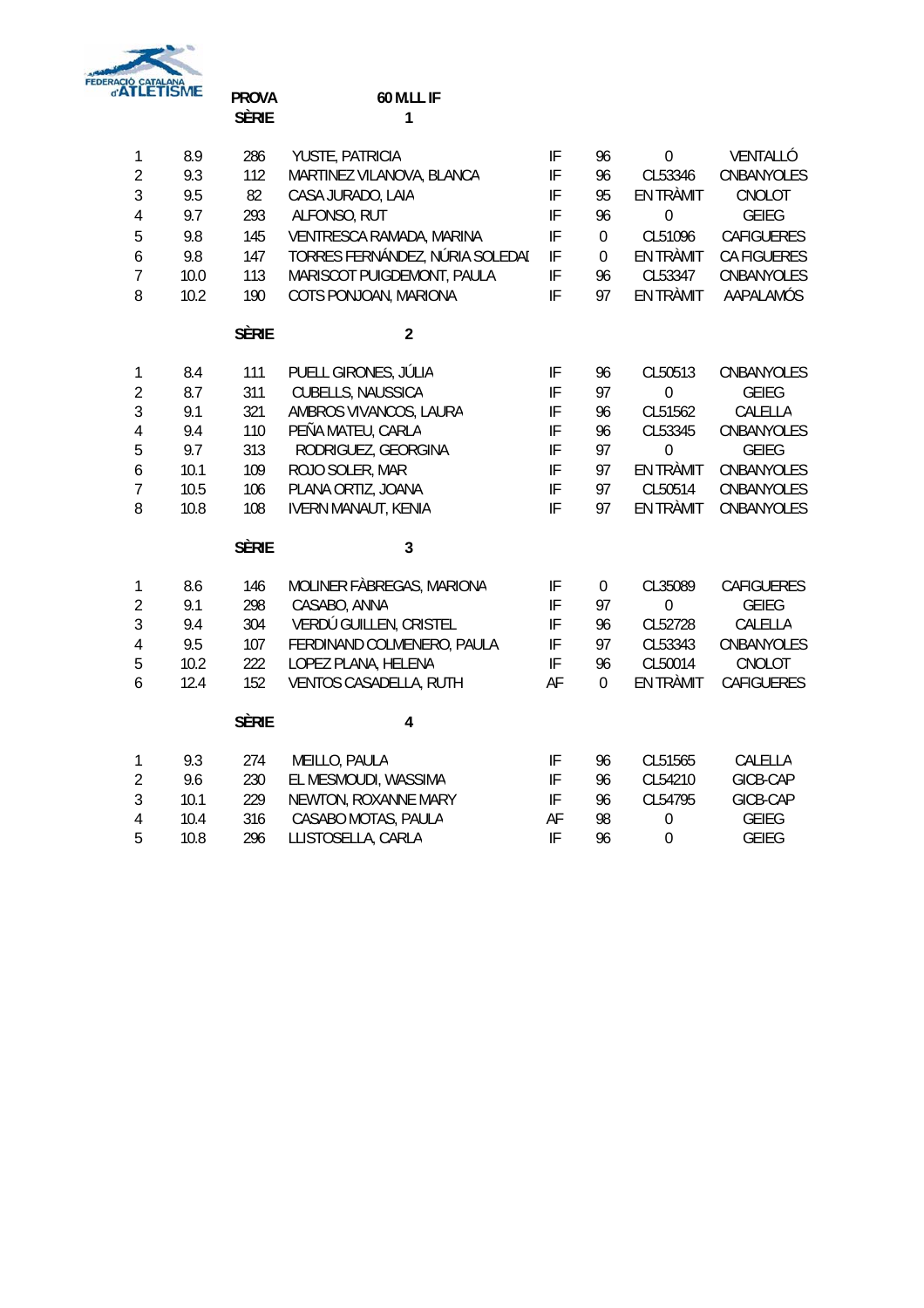

## **PROVA 60 M.LL AM-BM** SÈRIE 1

| 1                | 9.3  | 317          | CAROL ESTREMS, PABLO         | AM        | 98               | $\boldsymbol{0}$ | <b>ISS</b>              |
|------------------|------|--------------|------------------------------|-----------|------------------|------------------|-------------------------|
| $\overline{2}$   | 9.3  | 320          | GONZALEZ GARCIA, MIGUEL      | AM        | 99               | $\mathbf 0$      | <b>UNIVERSITARI</b>     |
| $\sqrt{3}$       | 10.2 | 104          | COROMINAS MARISCOT, ALBERT   | AM        | 98               | CL50510          | CNBANYOLES              |
| $\overline{4}$   | 10.9 | 323          | VALLES POCH, ALEIX           | AM        | 98               | $\mathbf 0$      | VENTALLO                |
| 5                | 11.3 | 96           | CONGOST SABATER, NIL         | <b>BM</b> | $\boldsymbol{0}$ | CL53337          | C.N.BANYOLES            |
| 6                | 11.6 | 285          | LOPEZ BALBIN, ROBERTO        | BM        | 2001             | $\mathbf{0}$     | <b>GEIEG</b>            |
| $\overline{7}$   | 12.0 | 101          | LLORELLA BUSTINS, JOAN       | AM        | 99               |                  | LBU09903240( CNBANYOLES |
|                  |      | <b>SÈRIE</b> | $\overline{2}$               |           |                  |                  |                         |
| $\mathbf{1}$     | 9.8  | 178          | MECHAAL, SAID                | AM        | 98               | EN TRÀMIT        | AAPALAMÓS               |
| $\overline{2}$   | 10.0 | 165          | CAÑIGUERAL MARCO, MORA       | AM        | 98               | EN TRÀMIT        | AAPALAMÓS               |
| $\sqrt{3}$       | 10.1 | 180          | AYACHI, AYUB                 | AM        | 99               | EN TRÀMIT        | AAPALAMÓS               |
| $\overline{4}$   | 10.5 | 204          | <b>BERTRAN CASADO</b>        | AM        | 99               | EN TRÀMIT        | AAPALAMÓS               |
| 5                | 11.1 | 209          | RUÍZ CLAVERIA, PEDRO         | AM        | 98               | EN TRÀMIT        | AAPALAMÓS               |
| $\boldsymbol{6}$ | 12.3 | 327          | PUIGBERT MUSTERA, JOAN SALVI | AM        | 99               | $\mathbf 0$      | VENTALLO                |
| $\overline{7}$   | 13.4 | 163          | BELMONTE MARIÑO, JOAQUIM     | <b>BM</b> | $\boldsymbol{0}$ | EN TRÀMIT        | AAPALAMÓS               |
|                  |      | <b>SÈRIE</b> | $\overline{3}$               |           |                  |                  |                         |
| $\mathbf{1}$     | 9.8  | 87           | CAZORLA MILARA, NÈSTOR       | <b>BM</b> | $\pmb{0}$        | CL55428          | CEIP PEDRALTA           |
| $\overline{2}$   | 10.1 | 319          | TORRECILLAS SANLLEHI, JOAN   | AM        | 98               | $\mathbf 0$      | <b>GEIEG</b>            |
| $\sqrt{3}$       | 10.4 | 88           | MONTIEL ANDREOTI, CHRISTIAN  | <b>BM</b> | $\boldsymbol{0}$ | CL55429          | CEIP PEDRALTA           |
| $\overline{4}$   | 10.7 | 305          | PI PORTET, MAX               | AM        | 98               | CL54070          | CALELLA                 |
| 5                | 10.7 | 306          | TORRALBA MARRÉ, SERGI        | AM        | 98               | CL52019          | CALELLA                 |
| 6                | 11.6 | 308          | FREIXA PROFUMO, JOEL         | BM        | 2001             | CL54058          | CALELLA                 |
| $\overline{7}$   | 11.9 | 187          | EL WAHABI, MOUAD             | BM        | 2001             | EN TRÀMIT        | AAPALAMÓS               |
| 8                | 12.0 | 171          | ILLA MARTÍNEZ, EDUARD        | <b>BM</b> | $\mathbf 0$      | EN TRÀMIT        | AAPALAMÓS               |
|                  |      | <b>SÈRIE</b> | 4                            |           |                  |                  |                         |
| $\mathbf{1}$     | 9.6  | 193          | BALDÒ COBREROS, KALEAB       | AM        | 99               | EN TRÀMIT        | AAPALAMÓS               |
| $\overline{2}$   | 10.0 | 289          | SEY, LAYIN                   | AM        | 98               | 0                | VENTALLÓ                |
| $\mathfrak{Z}$   | 10.5 | 203          | RODRÍGUEZ NOVALBOS, ION      | AM        | 99               | EN TRÀMIT        | AAPALAMÓS               |
| 4                | 10.7 | 3            | CROS RIBOT, RUBEN            | <b>BM</b> | 00               | CL54785          | GICB-CAP                |
| 5                | 11.2 | 196          | TABERNERO MARCH, ADRIÀ       | <b>BM</b> | 1                | EN TRÀMIT        | AAPALAMÓS               |
|                  |      | <b>SÈRIE</b> | 5                            |           |                  |                  |                         |
| $\mathbf{1}$     | 9.6  | 86           | <b>ESTEVE PONS, FELIU</b>    | AM        | 98               | CL53756          | J.A.SABADELL            |
| $\overline{2}$   | 11.0 | 195          | MÚÑIZ GALDÓN                 | <b>BM</b> | $\mathbf{1}$     | EN TRÀMIT        | AAPALAMÓS               |
| 3                | 11.0 | 307          | PALERM BEZA, ARNAU           | <b>BM</b> | 2001             | CL54051          | CALELLA                 |
| 4                | 11.2 | 281          | VENTRESCA, ULLIANO           | $\pmb{0}$ | $\boldsymbol{0}$ | $\boldsymbol{0}$ | CAFIGUERES              |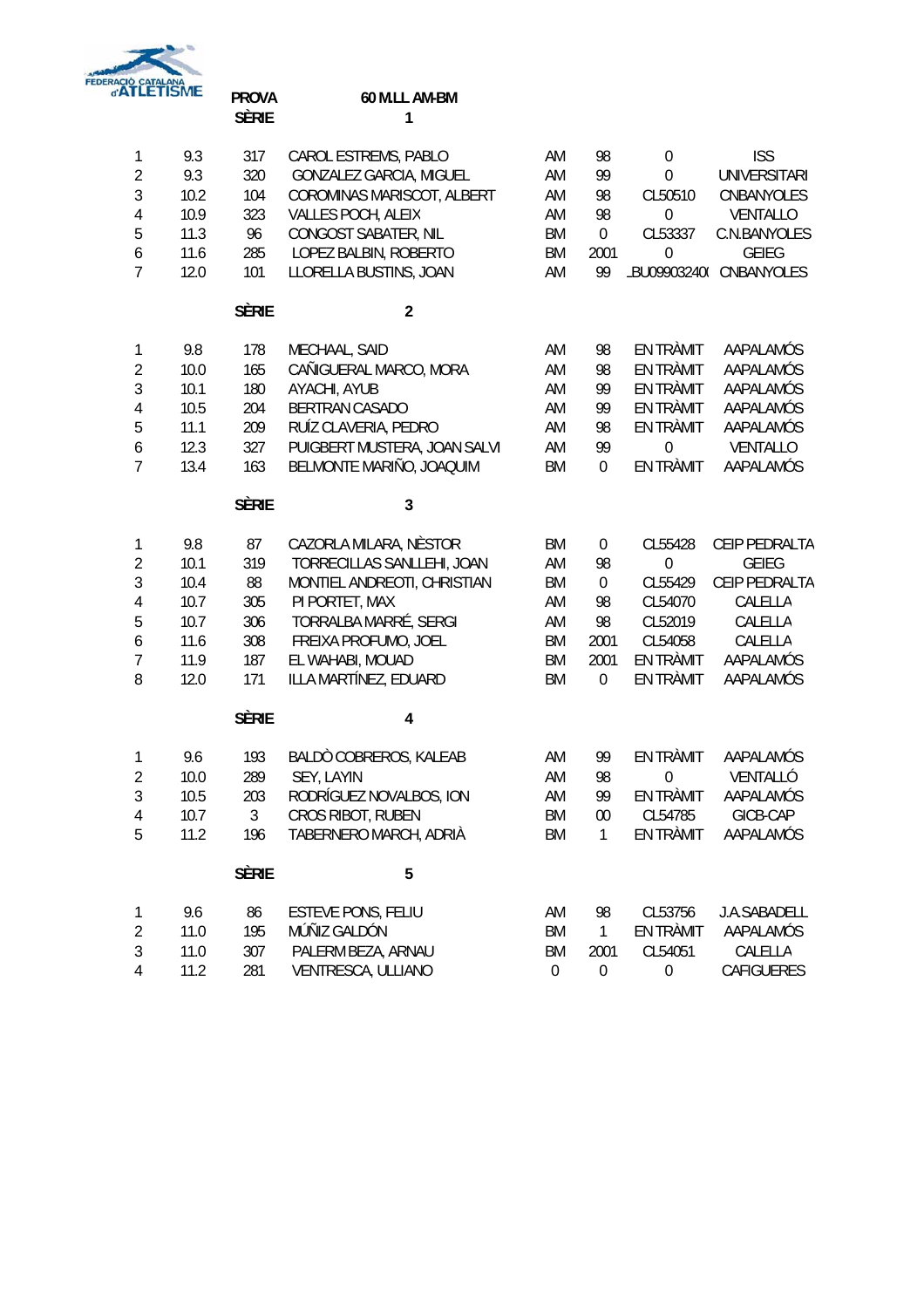

## **PROVA 60 M.LL IM** SÈRIE 1

| $\mathbf{1}$     | 8.1  | 309          | PI PORTET, ALEIX             | IM               | 96               | CL52006             | CALELLA            |
|------------------|------|--------------|------------------------------|------------------|------------------|---------------------|--------------------|
| $\overline{2}$   | 9.1  | 314          | CALZADA ESCRIG, ADRIA        | IM               | 97               | $\theta$            | FCB                |
| $\sqrt{3}$       | 9.4  | 186          | EL WAHABI, ANNAS             | IM               | 96               | EN TRÀMIT           | AAPALAMÓS          |
| $\overline{4}$   | 9.4  | 168          | CHERCOLES MERCHÁN, ADRIÀ     | IM               | 97               | EN TRÀMIT           | AAPALAMÓS          |
| 5                | 9.5  | 284          | LOPEZ BALBIN, ALEJANDRO      | IM               | 96               | $\mathbf 0$         | <b>GEIEG</b>       |
| $\boldsymbol{6}$ | 10.1 | 90           | BENDALI, MOHAMED             | IM               | 96               | <b>IEA096032000</b> | <b>IES MONTGRÍ</b> |
| $\overline{7}$   | 11.2 | 13           | OLIVA GANDIA, ALEIX          | IM               | 97               | CL54788             | GICB-CAP           |
|                  |      | <b>SÈRIE</b> | $\overline{2}$               |                  |                  |                     |                    |
| $\mathbf{1}$     | 8.5  | 277          | MAKHFAOUI, JABIR             | IM               | $\boldsymbol{0}$ | $\mathbf 0$         | <b>CAFIGUERES</b>  |
| $\overline{2}$   | 9.0  | 142          | REPULLO MARTOS, FERRAN       | IM               | $\boldsymbol{0}$ | CL51100             | <b>CAFIGUERES</b>  |
| $\mathfrak{Z}$   | 9.4  | 278          | MAKHFAOUI, JOUBIR            | IM               | $\boldsymbol{0}$ | $\mathbf 0$         | CAFIGUERES         |
| 4                | 11.9 | 135          | MAZA VILARDELL, ALEX         | IM               | $\mathbf 0$      | CL51101             | <b>CAFIGUERES</b>  |
|                  |      | <b>PROVA</b> | 60 M.LL CM                   |                  |                  |                     |                    |
|                  |      | <b>SÈRIE</b> | 1                            |                  | <b>VENT</b>      | 0,9                 |                    |
| 1                | 7.8  | 22           | KHAYAT, HAMZA                | <b>CM</b>        | 94               | EN TRÀMIT           | GICB-CAP           |
| $\overline{2}$   | 8.0  | 118          | ESTANY PLANA, ABEL           | <b>CM</b>        | 94               | EN TRÀMIT           | CNBANYOLES         |
| $\sqrt{3}$       | 8.2  | 170          | FERRÉ SÀNCHEZ, ALEIX         | <b>CM</b>        | 95               | <b>EN TRÀMIT</b>    | AAPALAMÓS          |
| $\overline{4}$   | 8.7  | 318          | APARICIO ESTREMS, JAUME      | <b>CM</b>        | 95               | 0                   | <b>ISS</b>         |
| 5                | 9.2  | 182          | AYACHI, MOHAMED              | <b>CM</b>        | 95               | EN TRÀMIT           | AAPALAMÓS          |
| 6                | 10.2 | 175          | MARTÍ LLOBET, SALVI          | <b>CM</b>        | 95               | EN TRÀMIT           | AAPALAMÓS          |
|                  |      | <b>SÈRIE</b> | $\overline{2}$               |                  | <b>VENT</b>      | 1,3                 |                    |
| 1                | 7.7  | 275          | GARRIGA CAÑET, MARC          | $\mathbf 0$      | $\boldsymbol{0}$ | CT55472             | CASSÀ              |
| $\sqrt{2}$       | 7.9  | 325          | CALVO GONZALEZ, DAVID        | <b>CM</b>        | 95               | CL53272             | <b>GEIEG</b>       |
| 3                | 8.0  | 324          | GINES GUIXERAS, ALBERT       | <b>CM</b>        | 95               | $\mathbf 0$         | <b>GEIEG</b>       |
| $\overline{4}$   | 8.4  | 276          | MCCULLOGH FIGUERAS, MARCEL   | <b>CM</b>        | $\boldsymbol{0}$ | $\overline{0}$      | <b>CAFIGUERES</b>  |
| 5                | 8.6  | 267          | DEL RIO ESCRIBANO, VICTOR    | <b>CM</b>        | 95               | CL-52950            | INDEPENDENT        |
| 6                | 10.8 | 21           | DE GENOVER GIL, IGNASI       | <b>CM</b>        | 95               | EN TRÀMIT           | GICB-CAP           |
|                  |      | <b>PROVA</b> | 60 M.LL ABS M                |                  |                  |                     |                    |
|                  |      | Sèrie        | 1                            |                  | <b>VENT</b>      | 0,6                 |                    |
| 1                | 7.1  | 166          | CARMONA ROBLES, ALEX         | JNM              | 91               | EN TRÀMIT           | AAPALAMÓS          |
| $\sqrt{2}$       | 7.3  | 42           | MONTERO HERNANDEZ, CHRISTIAN | JM               | 91               | CT16055             | GICB-CAP           |
| 3                | 7.5  | 51           | COMPTE ROVIROLA, MARC        | <b>SM</b>        | 86               | CL13074             | GICB-CAP           |
| 4                | 7.6  | 55           | JAMALI, MOUSSA               | <b>SM</b>        | 83               | CT17432             | GICB-CAP           |
| 5                | 7.9  | 124          | MARTINEZ LLADO, SERGI        | JNM              | 91               | CT15266             | CNBANYOLES         |
| 6                | 8.2  | 123          | FELEZ CALDES, JOSEP          | <b>JVM</b>       | 93               | CL52393             | CNBANYOLES         |
| 7                | 8.7  | 273          | DIAZ MONTIEL, MIGUEL         | $\boldsymbol{0}$ | $\boldsymbol{0}$ | <b>TRAMIT</b>       | CAF                |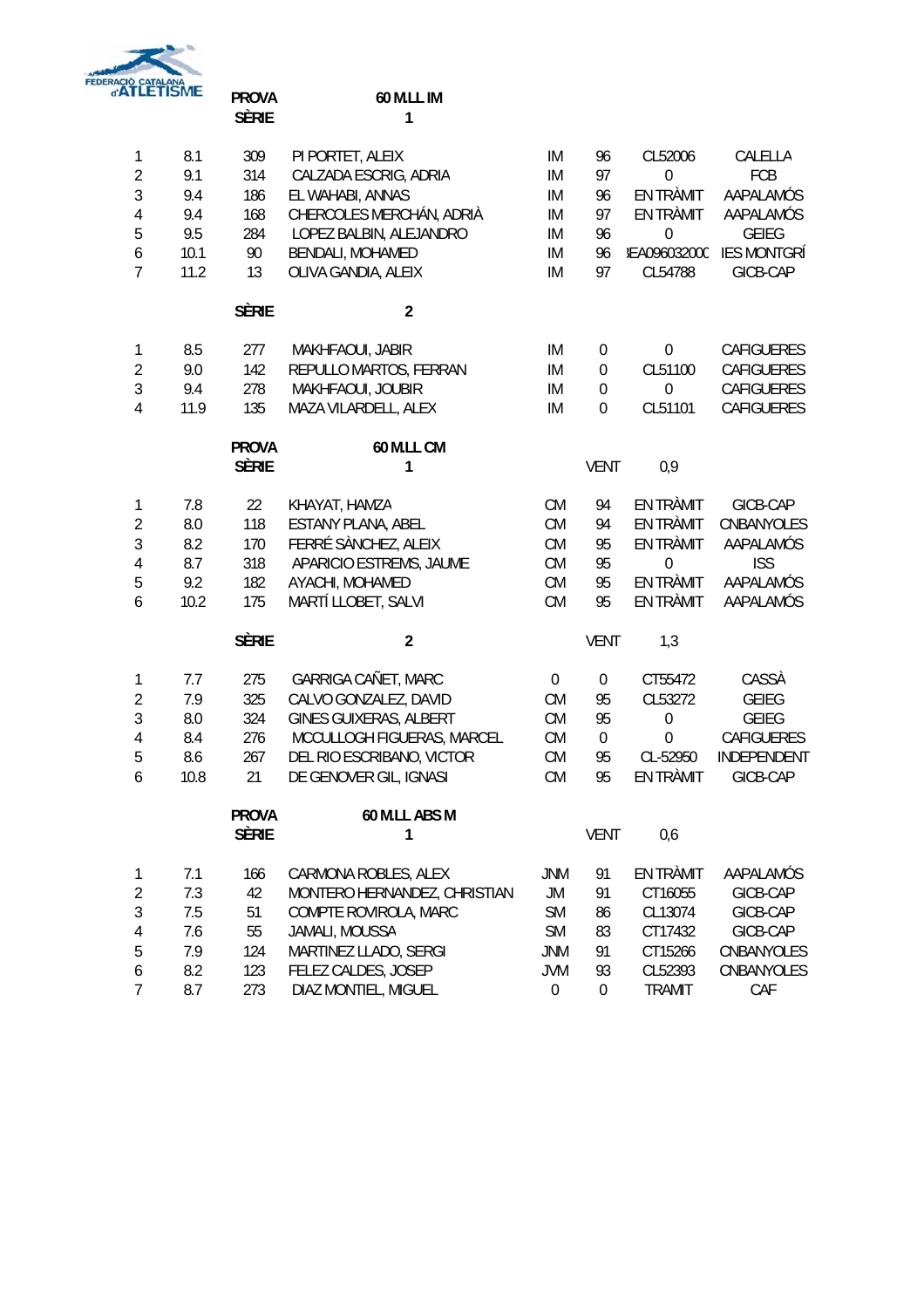

|                  | <b>TLETISME</b> | <b>PROVA</b><br><b>SÈRIE</b> | 60 M.LL ABS M<br>$\overline{2}$        |                  | <b>VENT</b>      | 1                           |                                    |
|------------------|-----------------|------------------------------|----------------------------------------|------------------|------------------|-----------------------------|------------------------------------|
| $\mathbf{1}$     | 7.4             | 280                          | TARRES, FERRAN                         | $\boldsymbol{0}$ | $\boldsymbol{0}$ | $\boldsymbol{0}$            | <b>CAFIGUERES</b>                  |
| $\overline{2}$   | 7.5             | 40                           | BELHADI AKARKACH, MOHAMED              | LM               | 92               | CT17718                     | GICB-CAP                           |
| $\mathfrak{Z}$   | 7.5             | 28                           | AIZPUN GARRIDO, JOHN IKER              | <b>CM</b>        | 93               | EN TRÀMIT                   | GICB-CAP                           |
| 4                | 7.7             | 35                           | <b>BOUSETAOUI, MOHAMED</b>             | LM               | 92               | CT17165                     | GICB-CAP                           |
| 5                | 7.9             | 36                           | JOFRA CASTELLS, MIQUEL                 | LM               | 92               | CT17163                     | GICB-CAP                           |
| 6                | 8.0             | 37                           | LLOS CASADELLÀ, ARNAU                  | LM               | 92               | CT17372                     | GICB-CAP                           |
| $\overline{7}$   | 8.2             | 32                           | MONTERO HERNÀNDEZ, ROBERT              | LM               | 93               | CT17969                     | GICB-CAP                           |
|                  |                 | <b>PROVA</b><br><b>SÈRIE</b> | 60 M.LL AF-BF<br>$\mathbf{1}$          |                  |                  |                             |                                    |
| $\mathbf{1}$     | 8.8             | 303                          | ROSSELL FONT, ONA                      | AF               | 98               | CL51572                     | CALELLA                            |
| $\sqrt{2}$       | 9.4             | 103                          | ESTANGA MASSAGUER, NAIARA              | AF               | 98               | CL50509                     | CNBANYOLES                         |
| $\mathfrak{Z}$   | 10.7            | 299                          | FIGUERAS, LAIA                         | BF               | 2000             | $\boldsymbol{0}$            | <b>GEIEG</b>                       |
| 4                | 10.7            | 294                          | FELIU, MARTA                           | BF               | 2000             | $\mathbf 0$                 | <b>GEIEG</b>                       |
| 5                | 10.8            | 315                          | CASABO MOTAS, MARINA                   | AF               | 98               | $\mathbf 0$                 | <b>GEIEG</b>                       |
| $\boldsymbol{6}$ | 11.5            | 97                           | ANGLADA GARCIA, IRINA                  | BF               | $\boldsymbol{0}$ | CL53339                     | C.N.BANYOLES                       |
| $\overline{7}$   | 12.8            | 100                          | VILARES CASTELLÓ, SARA                 | BF               | $\boldsymbol{0}$ | EN TRÀMIT                   | CNBANYOLES                         |
|                  |                 | <b>SÈRIE</b>                 | $\overline{2}$                         |                  |                  |                             |                                    |
| 1                | 9.3             | 160                          | MITJÀ CLOPÉS, LLUÏSA                   | AF               | 0                | EN TRÀMIT                   | <b>CAFIGUERES</b>                  |
| $\sqrt{2}$       | 10.1            | 228                          | TALHI, SOKAYNA                         | AF               | 98               | CL50887                     | GICB-CAP                           |
| $\overline{3}$   | 11.6            | 197                          | DALMAU CARRASCO, MARINA                | ΒF               | $\mathbf{1}$     | EN TRÀMIT                   | AAPALAMÓS                          |
| $\sqrt{4}$       | 11.6            | 192                          | BALDÓ COBREROS, MERON                  | ΒF               | 0                | EN TRÀMIT                   | AAPALAMÓS                          |
| 5                | 11.7            | 225                          | RUIZ BETLEJ, GEORGINA                  | AF               | 99               | CL54794                     | GICB-CAP                           |
| 6                | 12.8            | 194                          | RUIZ CLAVERIA, IVETTE                  | BF               | $\mathbf{1}$     | EN TRÀMIT                   | AAPALAMÓS                          |
| $\overline{7}$   | 14.5            | 295                          | PILAR ELORZA, MARIA                    | BF               | 2000             | $\mathbf 0$                 | <b>GEIEG</b>                       |
|                  |                 | <b>SÈRIE</b>                 | 3                                      |                  |                  |                             |                                    |
| $\mathbf{1}$     | 9.7             | 144                          | GARDELLA RAMÍREZ. LLUM                 | AF               | $\overline{0}$   | CL53666                     | CAFIGUERES                         |
| 2                | 10.2            | 288                          | AYUSTE, LIDIA                          | AF               | 98               | $\overline{0}$              | VENTALLÓ                           |
| $\sqrt{3}$       | 11.1            | 322                          | AMBROS VIVANCOS, MIREIA                | ΒF               | 2000             | CL54058                     | CALELLA                            |
| $\overline{4}$   | 12.2            | 174                          | MARTÍ LLOBET, JÚLIA                    | ΒF               | $\boldsymbol{0}$ | EN TRÀMIT                   | AAPALAMÓS                          |
| 5                | 12.5            | 95                           | BATLLES CAMPMANY, ABRIL                | BF               | $\mathbf{1}$     |                             | ACA10105020I C.N.BANYOLES          |
|                  |                 | <b>PROVA</b>                 | <b>60 M.LL CF</b>                      |                  | <b>VENT</b>      | 1,6                         |                                    |
| 1                | 7.8             | 297                          | LLISTOSELLA, PAULA                     | CF               | 94               | $\boldsymbol{0}$            | GEIEG                              |
| $\sqrt{2}$       | 8.2             | 312                          | SERRA SERRA, NURIA                     | CF               | 94               | $\mathbf 0$                 | GEIEG                              |
| 3                | 8.5             | 271                          | ASENSIO, MARINA                        | CF               | 95               | CL51551                     | CALELLA                            |
| 4                | 9.0             | 172                          | ILLA MARTÍNEZ, CLÀUDIA                 | CF               | 95               | EN TRÀMIT                   | AAPALAMÓS                          |
| 5                | 9.1             | 272                          | CARNISERO, NURIA                       | CF               | 94               | CL51999                     | CALELLA                            |
| 6<br>7           | 9.4<br>9.7      | 91<br>290                    | PLANAS PARDER, MARTA<br>QUERALT, JULIA | CF<br>CF         | 95<br>94         | LDA195050400<br>$\mathbf 0$ | <b>IES MONTGRÍ</b><br><b>GEIEG</b> |
| 8                | 10.0            | 114                          | ZAMUDIO DOMINGO, LIDIA                 | CF               | 95               | CL50518                     | CNBANYOLES                         |
|                  |                 |                              |                                        |                  |                  |                             |                                    |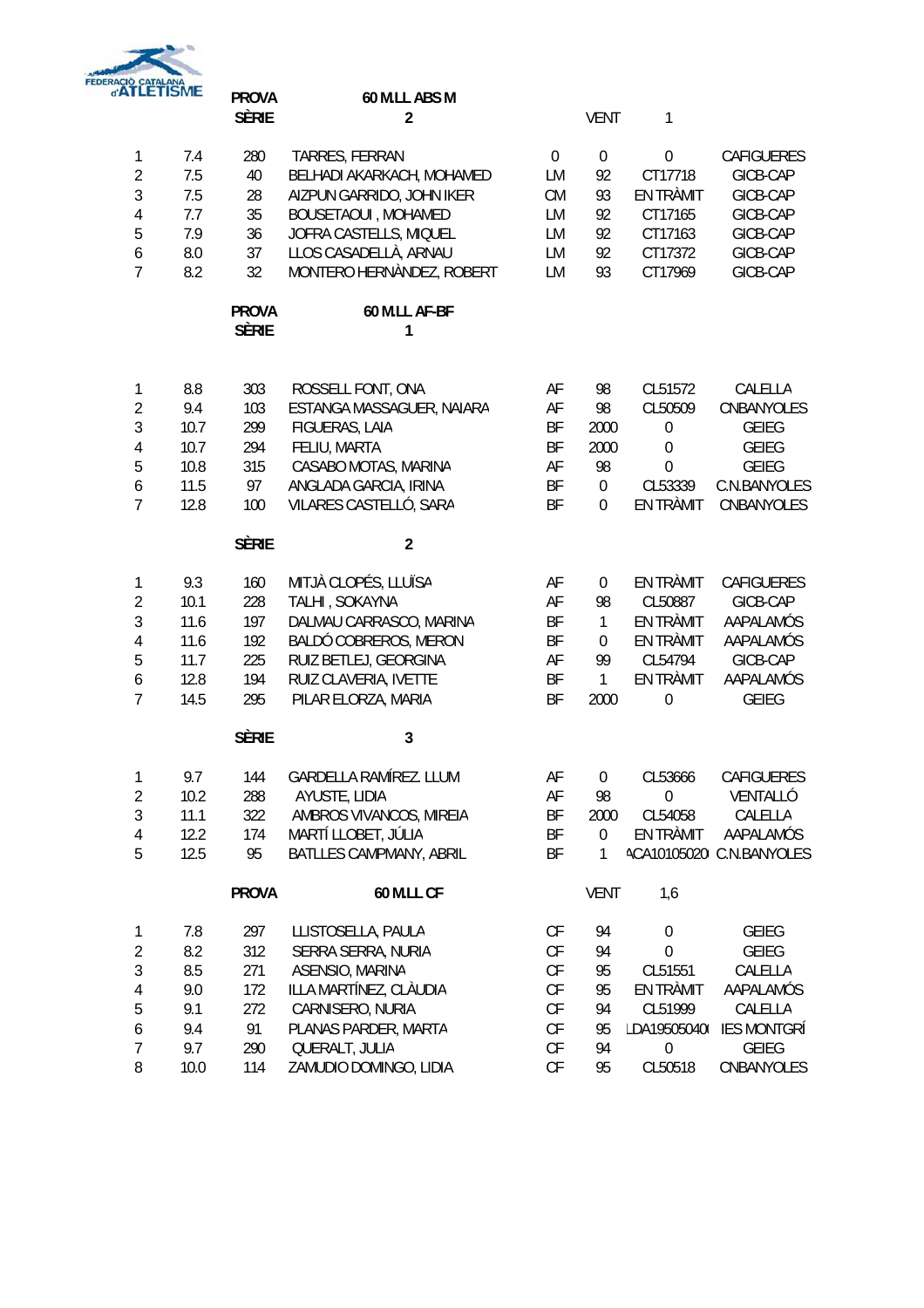

|                                                                                     | <b>CIÓ CATALANA<br/>ATLETÍSME</b>                                | <b>PROVA</b><br><b>SÈRIE</b>                  | 60 M.LL ABS F<br>1                                                                                                                                                                       |                                                               | <b>VENT</b>                            | 1,4                                                                                |                                                                                         |
|-------------------------------------------------------------------------------------|------------------------------------------------------------------|-----------------------------------------------|------------------------------------------------------------------------------------------------------------------------------------------------------------------------------------------|---------------------------------------------------------------|----------------------------------------|------------------------------------------------------------------------------------|-----------------------------------------------------------------------------------------|
| $\mathbf{1}$<br>$\overline{2}$<br>3<br>4<br>5                                       | 8.3<br>8.4<br>8.5<br>9.2<br>10.9                                 | 251<br>233<br>283<br>184<br>217               | <b>GARCIA GROS, MARIA</b><br>DE GENOVER GIL, ÈLIA<br>ESCRIBANO ROCAS, JESSICA<br><b>TANIA</b><br>ESCRIBANO, RAMONA                                                                       | LF<br>LF<br>JF<br><b>JVF</b><br>VF                            | 92<br>93<br>91<br>93<br>47             | CT17374<br>CT17808<br>CT-15374<br>EN TRÀMIT<br>427                                 | GICB-CAP<br>GICB-CAP<br>GEIEG<br>AAPALAMÓS<br>AAPALAMÓS                                 |
|                                                                                     |                                                                  | <b>SÈRIE</b>                                  | $\overline{2}$                                                                                                                                                                           |                                                               | <b>VENT</b>                            | 0,5                                                                                |                                                                                         |
| $\mathbf{1}$<br>$\overline{2}$<br>3<br>4<br>5<br>6                                  | 8.5<br>8.9<br>9.2<br>95<br>10.0<br>11.5                          | 255<br>119<br>185<br>120<br>242<br>121        | SIDIBEH JAMBO, HADJA<br>CASTELLVELL BELLA, CLARA<br>DO<br>ZAMUDIO DOMINGO, MARINA<br>HUERCIO PUENTES, Mª DEL MAR<br>BATLLES CAMPMANY, LAURA                                              | LF<br><b>JVF</b><br>JVF<br>JVF<br>LF<br><b>JVF</b>            | 92<br>93<br>93<br>93<br>93<br>93       | EN TRÀMIT<br>CL50524<br>EN TRÀMIT<br>CL50522<br>CT17416<br>CL50525                 | GICB-CAP<br>CNBANYOLES<br>AAPALAMÓS<br>CNBANYOLES<br>GICB-CAP<br>CNBANYOLES             |
|                                                                                     |                                                                  | <b>PROVA</b>                                  | 300 M CADETS MASCULINS                                                                                                                                                                   |                                                               |                                        |                                                                                    |                                                                                         |
| 1<br>$\overline{2}$<br>$\mathfrak{Z}$<br>4<br>5                                     | 40.0<br>41.1<br>42.7<br>43.1<br>46.5                             | 80<br>22<br>118<br>170<br>85                  | DURAN SIDERA, ADRIA<br>KHAYAT, HAMZA<br>ESTANY PLANA, ABEL<br>FERRÉ SÀNCHEZ, ALEIX<br>ESTEVE PONS, LLORENÇ                                                                               | <b>CM</b><br><b>CM</b><br><b>CM</b><br><b>CM</b><br><b>CM</b> | 94<br>94<br>94<br>95<br>95             | CL50002<br>EN TRÀMIT<br>EN TRÀMIT<br>EN TRÀMIT<br>CL50585                          | CNOLOT<br>GICB-CAP<br>CNBANYOLES<br>AAPALAMÓS<br>J.A.SABADELL                           |
|                                                                                     |                                                                  | <b>PROVA</b>                                  | 300 M CADET FEMENÍ                                                                                                                                                                       |                                                               |                                        |                                                                                    |                                                                                         |
|                                                                                     |                                                                  |                                               | SÈRIE 1                                                                                                                                                                                  |                                                               |                                        |                                                                                    |                                                                                         |
| $\mathbf{1}$<br>$\overline{2}$<br>$\mathfrak{Z}$<br>$\sqrt{4}$<br>5<br>6            | 44.0<br>45.9<br>47.1<br>48.2<br>48.5<br>50.6                     | 81<br>272<br>297<br>115<br>83<br>177          | HERNANDEZ ARTEAGA, LAURA<br>CARNISERO, NURIA<br>LLISTOSELLA, PAULA<br>COROMINAS MARISCOT, MARTA<br><b>GOMEZ RAMON, MARTA</b><br>MECHAAL, CHAYMAE                                         | CF<br>CF<br>CF<br>CF<br>CF<br>CF                              | 95<br>94<br>94<br>95<br>94<br>95       | CL50013<br>CL51999<br>$\mathbf 0$<br>CL50519<br>CL50566<br>EN TRÀMIT               | CNOLOT<br>CALELLA<br><b>GEIEG</b><br>CNBANYOLES<br>J.A.SABADELL<br>AAPALAMÓS            |
|                                                                                     |                                                                  |                                               | SÈRIE <sub>2</sub>                                                                                                                                                                       |                                                               |                                        |                                                                                    |                                                                                         |
| 1<br>$\overline{2}$<br>3<br>$\overline{4}$<br>5                                     | 45.3<br>47.1<br>48.4<br>48.8<br>55.2                             | 116<br>84<br>271<br>172<br>114                | GUERRERO PUIGDEVALL, MARINA<br><b>GOMEZ RAMON, LAURA</b><br>ASENSIO, MARINA<br>ILLA MARTÍNEZ, CLÀUDIA<br>ZAMUDIO DOMINGO, LIDIA                                                          | CF<br><b>CF</b><br>CF<br><b>CF</b><br>CF                      | 0<br>94<br>95<br>95<br>95              | CT17630<br>CT17549<br>CL51551<br>EN TRÀMIT<br>CL50518                              | CNBANYOLES<br>J.A.SABADELL<br>CALELLA<br>AAPALAMÓS<br>CNBANYOLES                        |
|                                                                                     |                                                                  | <b>PROVA</b>                                  | <b>400 M FEMENINS</b>                                                                                                                                                                    |                                                               |                                        |                                                                                    |                                                                                         |
| 1<br>$\overline{2}$<br>$\mathfrak{Z}$<br>$\overline{4}$<br>5<br>6<br>$\overline{7}$ | 59.1<br>1:00.1<br>1:03.6<br>1:08.7<br>1:11.3<br>1:12.0<br>1:20.3 | 216<br>328<br>243<br>255<br>119<br>120<br>121 | VALLES GAMUNDI, ELIA<br>PUIGBERT MUSTERA, JOAN SALVI<br>MONTERO BLESA, ARIADNA<br>SIDIBEH JAMBO, HADJA<br>CASTELLVELL BELLA, CLARA<br>ZAMUDIO DOMINGO, MARINA<br>BATLLES CAMPMANY, LAURA | PF<br>AM<br>LF<br>LF<br>JVF<br>JVF<br>JVF                     | 87<br>99<br>93<br>92<br>93<br>93<br>93 | 13131<br>$\boldsymbol{0}$<br>CT16856<br>EN TRÀMIT<br>CL50524<br>CL50522<br>CL50525 | AAPALAMÓS<br>VENTALLO<br>GICB-CAP<br>GICB-CAP<br>CNBANYOLES<br>CNBANYOLES<br>CNBANYOLES |
|                                                                                     |                                                                  |                                               |                                                                                                                                                                                          |                                                               |                                        |                                                                                    |                                                                                         |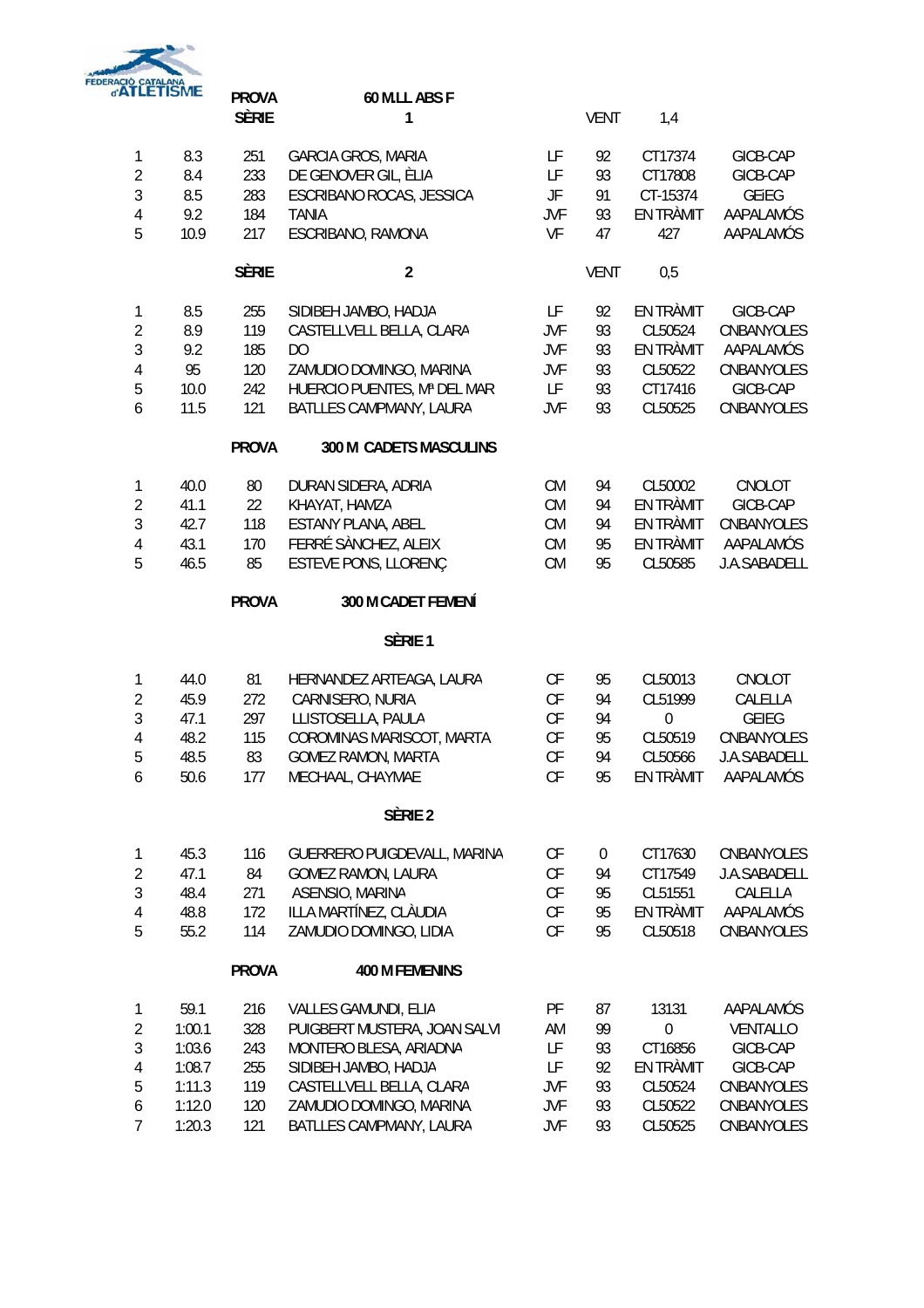

**PROVA 400 M MASCULINS**

|                  |        |     | Sèrie 1                      |                |             |                |                   |
|------------------|--------|-----|------------------------------|----------------|-------------|----------------|-------------------|
| $\mathbf{1}$     | 52.4   | 166 | CARMONA ROBLES, ALEX         | <b>JNM</b>     | 91          | EN TRÀMIT      | AAPALAMÓS         |
| $\overline{2}$   | 52.4   | 44  | DURAN SIDERA, DANI           | <b>JM</b>      | 90          | CT15359        | GICB-CAP          |
| $\mathfrak{Z}$   | 53.6   | 55  | JAMALI, MOUSSA               | <b>SM</b>      | 83          | CT17432        | GICB-CAP          |
| $\overline{4}$   | 53.8   | 42  | MONTERO HERNANDEZ, CHRISTIAN | JM             | 91          | CT16055        | GICB-CAP          |
| 5                | 54.4   | 53  | CARRERAS CLOSAS, XAVIER      | <b>SM</b>      | 84          | CT11207        | GICB-CAP          |
| 6                | 56.1   | 310 | KAMALI, JAMAL                | <b>SM</b>      | 80          | CT15280        | PRATENC           |
| 7                | 59.9   | 280 | TARRES, FERRAN               | $\mathbf 0$    | $\mathbf 0$ | $\mathbf 0$    | <b>CAFIGUERES</b> |
| 8                | 1:00.4 | 36  | JOFRA CASTELLS, MIQUEL       | LM             | 92          | CT17163        | GICB-CAP          |
|                  |        |     | SÈRIE <sub>2</sub>           |                |             |                |                   |
| 1                | 54.6   | 51  | COMPTE ROVIROLA, MARC        | <b>SM</b>      | 86          | CL13074        | GICB-CAP          |
| $\overline{2}$   | 55.4   | 54  | CANALS PI, MARC              | <b>SM</b>      | 84          | CT15842        | GICB-CAP          |
| $\mathfrak{Z}$   | 56.3   | 40  | BELHADI AKARKACH, MOHAMED    | LM             | 92          | CT17718        | GICB-CAP          |
| 4                | 56.5   | 67  | MACIAS ALBESA, FRANCESC      | M35            | 71          | CT439          | GICB-CAP          |
| 5                | 57.0   | 301 | RODRIGUEZ, MANEL             | VM             | 60          | 0              | <b>MALGRAT</b>    |
| 6                | 1:00.4 | 326 | MATABOSCH GERONES, CARLES    | ABS            | 79          | $\overline{0}$ | <b>GEIEG</b>      |
| $\overline{7}$   | 1:02.2 | 279 | LINARES, RAMON               | $\Omega$       | 0           | $\overline{0}$ | <b>CAFIGUERES</b> |
| 8                | 1:03.3 | 37  | LLOS CASADELLÀ, ARNAU        | <b>LM</b>      | 92          | CT17372        | GICB-CAP          |
|                  |        |     | SÈRIE <sub>3</sub>           |                |             |                |                   |
| $\mathbf{1}$     | 55.7   | 124 | MARTINEZ LLADO, SERGI        | <b>JNM</b>     | 91          | CT15266        | CNBANYOLES        |
| $\overline{2}$   | 56.6   | 126 | CONGOST SABATER, PAU         | <b>JNM</b>     | 91          | CT15263        | CNBANYOLES        |
| $\mathfrak{Z}$   | 56.9   | 50  | MARTI VERGÉ, DANI            | <b>PM</b>      | 87          | CT14704        | GICB-CAP          |
| $\overline{4}$   | 59.4   | 35  | <b>BOUSETAOUI, MOHAMED</b>   | LM             | 92          | CT17165        | GICB-CAP          |
| 5                | 59.8   | 123 | FELEZ CALDES, JOSEP          | <b>JVM</b>     | 93          | CL52393        | CNBANYOLES        |
| $\boldsymbol{6}$ | 1:00.2 | 273 | DIAZ MONTIEL, MIGUEL         | $\overline{0}$ | $\mathbf 0$ | <b>TRAMIT</b>  | CAF               |
| $\overline{7}$   | 1:01.0 | 28  | AIZPUN GARRIDO, JOHN IKER    | <b>CM</b>      | 93          | EN TRÀMIT      | GICB-CAP          |
| 8                | 1:01.4 | 34  | ALABERT ALDANA, ANIOL        | <b>LM</b>      | 92          | CT17371        | GICB-CAP          |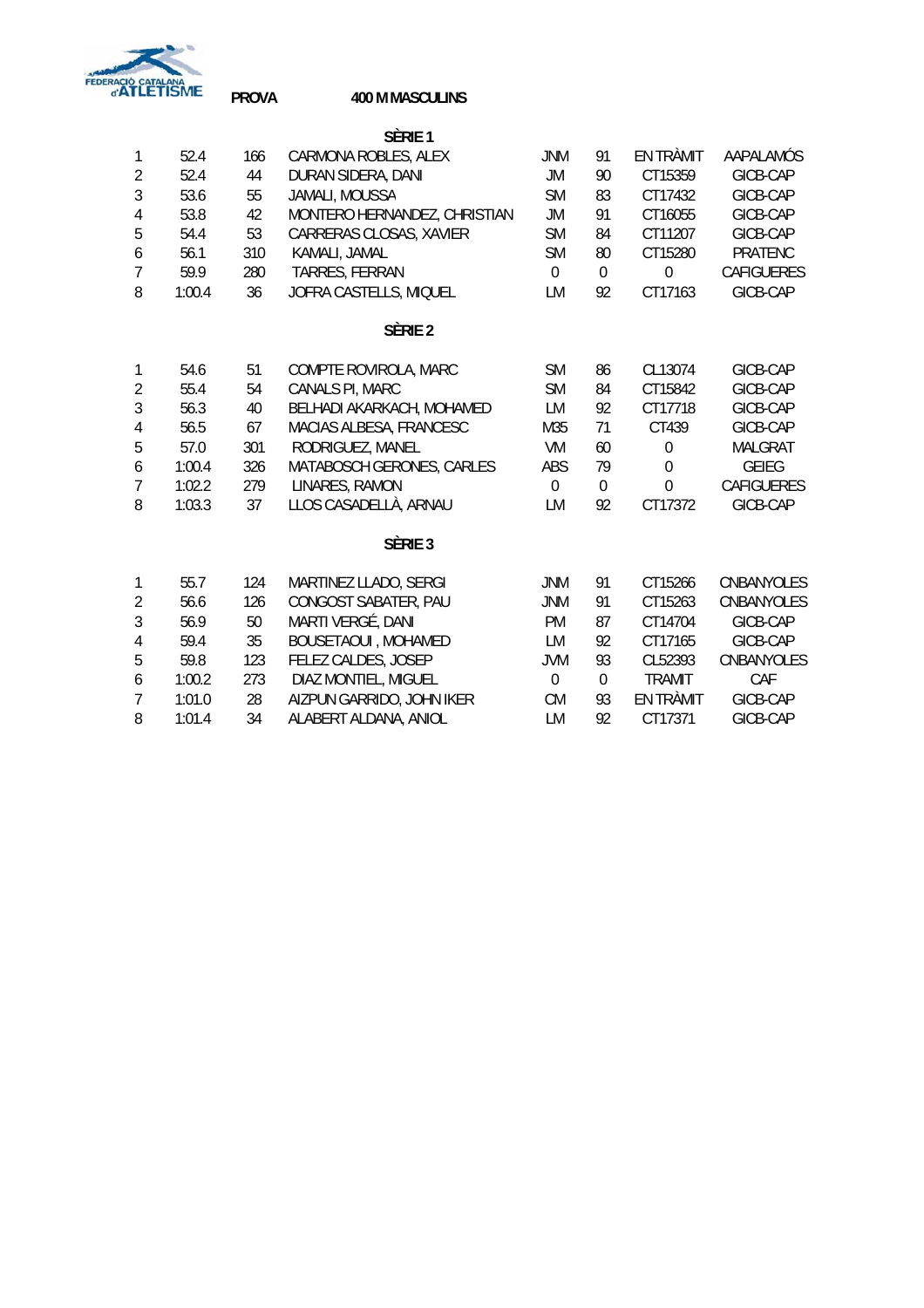

# **LLIGA CATALANA DE PROMOCIÓ PALAFRUGELL 6 DE DESEMBRE 2008 1ª JORNADA HIVERN**

|                |              | <b>PROVA</b>  | TRIPLE CM                 |             |             |                  |                    |       |                |                  |
|----------------|--------------|---------------|---------------------------|-------------|-------------|------------------|--------------------|-------|----------------|------------------|
| <b>LLOC</b>    | <b>MARCA</b> | <b>DORSAL</b> | <b>ATLETA</b>             | CAT.        | ANY         | <b>LLICÈNCIA</b> | <b>CLUB</b>        | 1     | $\overline{2}$ | 3                |
| 1              | 10,40        | 25            | <b>GARCIA SALA, NIL</b>   | <b>CM</b>   | 94          | CT17837          | GICB-CAP           | 10,4  | 10,31          | 10,27            |
|                |              |               |                           |             |             |                  | <b>VENTS</b>       | 0,2   | 0,7            | 0,5              |
| $\overline{2}$ | 10,12        | 267           | DEL RIO ESCRIBANO, VICTOR | <b>CM</b>   | 95          | CL-52950         | <b>INDEPENDENT</b> | 10,12 | 10             | $\mathsf{X}$     |
|                |              |               |                           |             |             |                  | <b>VENTS</b>       | 0,7   | 0.8            | 0,3              |
| 3              | 9,91         | 85            | ESTEVE PONS, LLORENÇ      | <b>CM</b>   | 95          | CL50585          | J.A.SABADELL       | 9,91  |                | $\blacksquare$   |
|                |              |               |                           |             |             |                  | <b>VENTS</b>       | 0,5   |                |                  |
| 4              | 9,67         | 182           | AYACHI, MOHAMED           | <b>CM</b>   | 95          | EN TRÀMIT        | AAPALAMÓS          | 9,67  | 9,51           | 9,18             |
|                |              |               |                           |             |             |                  | <b>VENTS</b>       | 0,2   | 0,6            | $\pmb{0}$        |
| 5              | 8,05         | 20            | MASSA PIRES, NARCÍS       | <b>CM</b>   | 95          | CL50917          | GICB-CAP           | 7,87  | 7.59           | 8,05             |
|                |              |               |                           |             |             |                  | <b>VENTS</b>       | 0,3   | 0,6            | 0                |
|                |              | <b>PROVA</b>  | <b>TRIPLE ABS M</b>       |             |             |                  |                    |       |                |                  |
| 1              | 11,67        | 280           | TARRES, FERRAN            | $\mathbf 0$ | $\mathbf 0$ | $\mathbf{0}$     | <b>CAFIGUERES</b>  |       | 11,63 11,46    | 11,67            |
|                |              |               |                           |             |             |                  | <b>VENTS</b>       | 0,9   | $\theta$       | 0,4              |
| $\overline{2}$ | 11           | 32            | MONTERO HERNÀNDEZ, ROBERT | LM          | 93          | CT17969          | GICB-CAP           | 10,46 | 11,00          | 10,87            |
|                |              |               |                           |             |             |                  | <b>VENTS</b>       | 0,6   | 0,4            | $\boldsymbol{0}$ |
| $\mathfrak{Z}$ | 10,63        | 37            | LLOS CASADELLÀ, ARNAU     | LM          | 92          | CT17372          | GICB-CAP           | 10,63 | 10,21          | 10,07            |
|                |              |               |                           |             |             |                  | <b>VENTS</b>       | 1,1   | 0,5            | $\boldsymbol{0}$ |
| 4              | 9,99         | 40            | BELHADI AKARKACH, MOHAMED | LM          | 92          | CT17718          | GICB-CAP           | 9,99  | 9,6            | 9,57             |
|                |              |               |                           |             |             |                  | <b>VENTS</b>       | 1,3   | $\Omega$       | $-0,1$           |
| 5              | 9,85         | 43            | TOULLISS AYADA, RAFIK     | JM          | 91          | CT17719          | GICB-CAP           | 9,47  | 9,25           | 9,85             |
|                |              |               |                           |             |             |                  | <b>VENTS</b>       | 0,9   | 0,4            | $\boldsymbol{0}$ |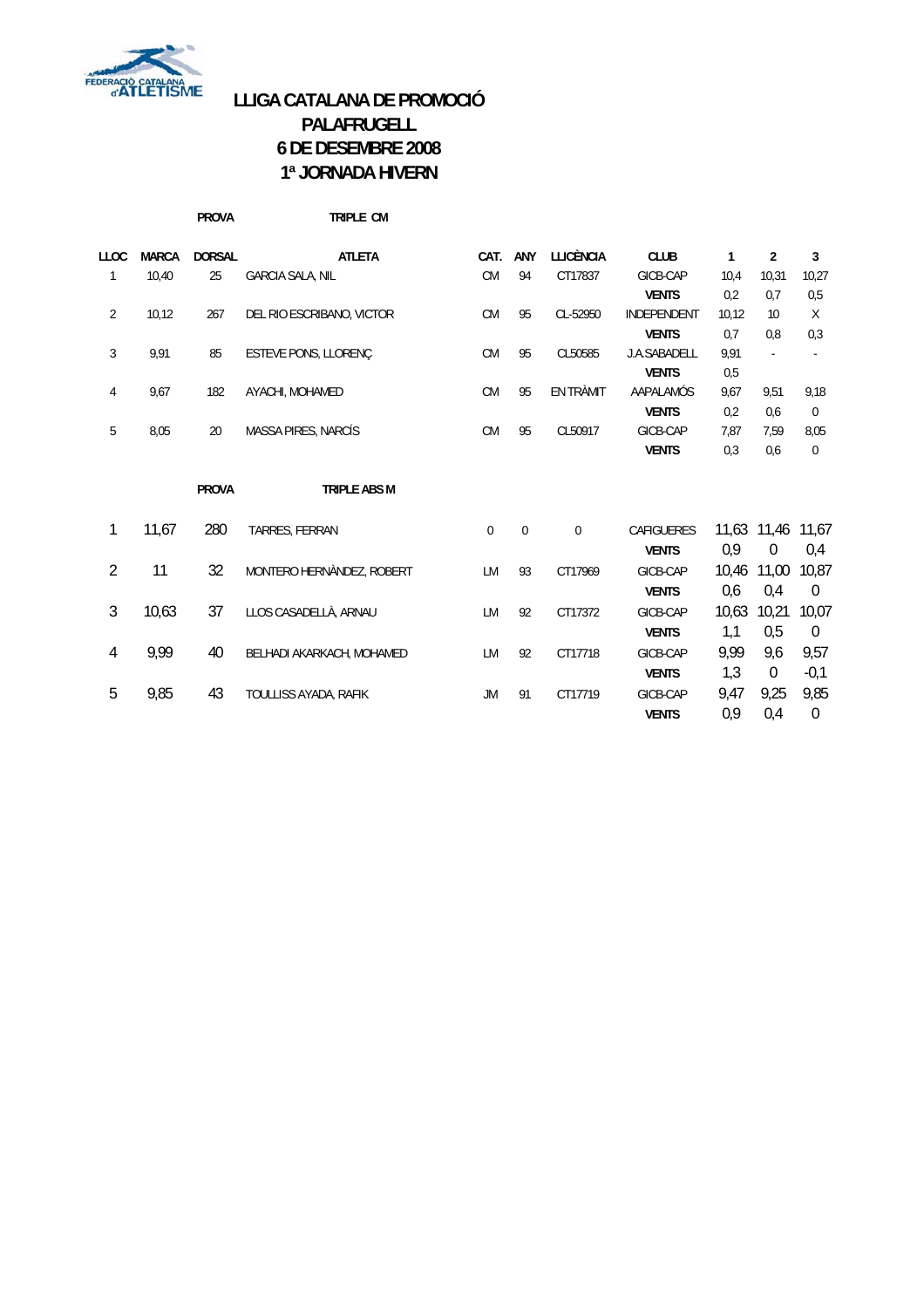

| 1              | 11,03 | 312          | SERRA SERRA, NURIA       | CF                     | 94          | $\mathbf 0$               | <b>GEIEG</b>       | 11,03          | 10,27 | 9,61           |
|----------------|-------|--------------|--------------------------|------------------------|-------------|---------------------------|--------------------|----------------|-------|----------------|
|                |       |              |                          |                        |             |                           | <b>VENTS</b>       | $\overline{2}$ | 3,7   | 2              |
| $\overline{2}$ | 8,89  | 292          | GIRONA, MARTA            | $\mathsf{C}\mathsf{F}$ | 95          | $\mathbf 0$               | <b>GEIEG</b>       | 8,89           | 7,24  | 7,19           |
|                |       |              |                          |                        |             |                           | <b>VENTS</b>       | 1,7            | 1,8   | 2,2            |
| $\mathfrak{Z}$ | 8,58  | 172          | ILLA MARTÍNEZ, CLÀUDIA   | CF                     | 95          | EN TRÀMIT                 | AAPALAMÓS          | 8,48           | 8,4   | 8,58           |
|                |       |              |                          |                        |             |                           | <b>VENTS</b>       | $\overline{2}$ | 2,4   | 2,8            |
| 4              | 8,14  | 91           | PLANAS PARDER, MARTA     | <b>CF</b>              | 95          | <sup>2</sup> LDA195050400 | <b>IES MONTGRÍ</b> | 8,14           | 7,82  | 7,95           |
|                |       |              |                          |                        |             |                           | <b>VENTS</b>       | 1,8            | 2,1   | 2,3            |
| 5              | 7,83  | 114          | ZAMUDIO DOMINGO, LIDIA   | CF                     | 95          | CL50518                   | CNBANYOLES         | 7,83           | 7,73  | 7,72           |
|                |       |              |                          |                        |             |                           | <b>VENTS</b>       | 1,4            | 2,1   | $\overline{2}$ |
| 6              | 7,35  | 177          | MECHAAL, CHAYMAE         | CF                     | 95          | EN TRÀMIT                 | AAPALAMÓS          | Χ              | 7,35  | X              |
|                |       |              |                          |                        |             |                           | <b>VENTS</b>       | 2,4            | 1,8   | 2,8            |
|                |       | <b>PROVA</b> | TRIPLE ABS F             |                        |             |                           |                    |                |       |                |
|                |       |              |                          |                        |             |                           |                    |                |       |                |
| 1              | 9,63  | 270          | RUSCALLEDA, SARA         | LF                     | $\mathbf 0$ | CT17113                   | CALELLA            | Χ              | 9,63  | 9,39           |
|                |       |              |                          |                        |             |                           | <b>VENTS</b>       | 2,1            | 2,3   | 2,8            |
| $\overline{2}$ | 9,05  | 119          | CASTELLVELL BELLA, CLARA | JVF                    | 93          | CL50524                   | CNBANYOLES         | 9,05           | 8,79  | X              |
|                |       |              |                          |                        |             |                           | <b>VENTS</b>       | 1              | 2,2   | 1,6            |
| 3              | 8,2   | 120          | ZAMUDIO DOMINGO, MARINA  | JVF                    | 93          | CL50522                   | CNBANYOLES         | 8,2            | 7,43  | 8,06           |
|                |       |              |                          |                        |             |                           | <b>VENTS</b>       | 2,8            | 2,8   | 2,4            |
| 4              | 8,11  | 121          | BATLLES CAMPMANY, LAURA  | <b>JVF</b>             | 93          | CL50525                   | CNBANYOLES         | 8,07           | 8,11  | 7,99           |
|                |       |              |                          |                        |             |                           | <b>VENTS</b>       | 2,4            | 2,3   | 1,5            |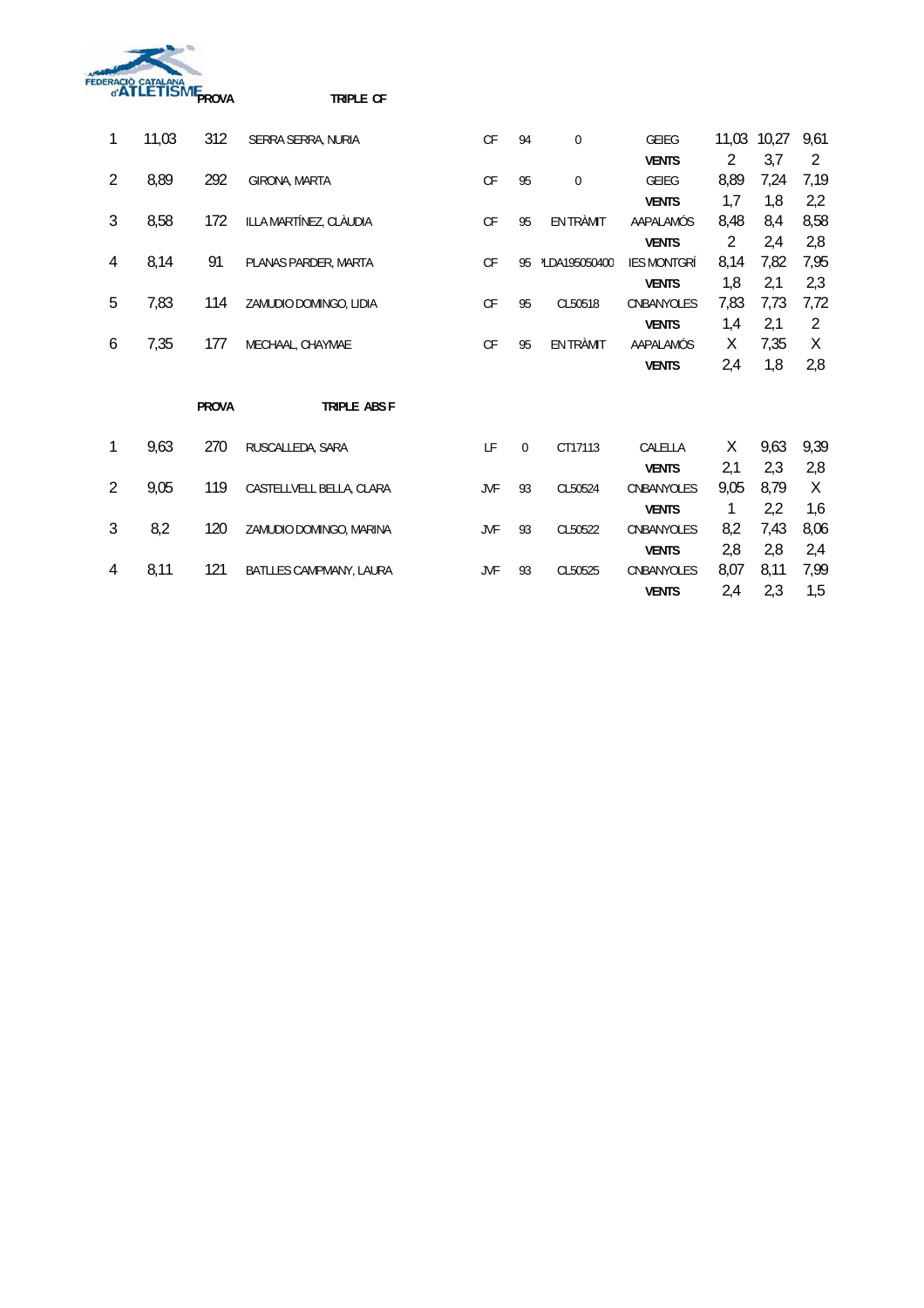

### **LLIGA CATALANA DE PROMOCIÓ PALAFRUGELL 6 DE DESMBRE 2008 1ª JORNADA PRIMAVERA**

### **PROVA TRIPLE INFANTIL FEMENÍ**

| LLOC           | MARCA | <b>VENT</b> | <b>DORSAL</b> | <b>ATLETA</b>                   | CATEGORIA |          | LLICÈNCIA | <b>CLUB</b>             |          | $\overline{2}$ | 3      |
|----------------|-------|-------------|---------------|---------------------------------|-----------|----------|-----------|-------------------------|----------|----------------|--------|
| 16             | 8.91  |             | 111           | PUELL GIRONES, JÚLIA            | IF        | 96       | CL50513   | <b>CNBANYOLES</b>       | 8.54     | 8,62           | 8,91   |
| 2              | 8,7   |             | 286           | YUSTE, PATRICIA                 | IF        | 96       | $\Omega$  | VENTALLÓ                | 8.7      | 8,08           | 8,54   |
| 3              | 8,65  |             | 147           | TORRES FERNÁNDEZ, NÚRIA SOLEDAD | IF        | $\Omega$ | EN TRAMIT | <b>CA FIGUERES</b>      | 8,52     | 8,65           | 8,55   |
| 4              | 8,16  |             | 304           | VERDÚ GUILLEN, CRISTEL          | IF        | 96       | CL52728   | CALELLA                 | 8,16     | 7.7            | $\chi$ |
| 5              | 8,01  |             | 145           | VENTRESCA RAMADA, MARINA        | IF        | $\Omega$ | CL51096   | <b>CAFIGUERES</b>       | $\times$ | X              | 8,01   |
| 6              | 7.79  |             | 222           | LOPEZ PLANA, HELENA             | IF        | 96       | CL50014   | CNOLOT                  | 7.79     | X              | 7,42   |
|                | 7.7   |             | 321           | AMBROS VIVANCOS, LAURA          | IF        | 96       | CL51562   | CALELLA                 | 7.7      | X              | 7,47   |
| 8              | 7.27  |             | 112           | MARTINEZ VILANOVA, BLANCA       | IF        | 96       | CL53346   | CNBANYOLES              | X        | X              | 7,27   |
| 8              | 7,27  |             | 92            | PALMA BORRAS, LAIA              | IF        | 96       |           | ABO19602140 IES MONTGRÍ | X        | X              | 7,27   |
| 10             | 7,23  |             | 229           | NEWTON, ROXANNE MARY            | IF        | 96       | CL54795   | GICB-CAP                | X        | 7,13           | 7,23   |
| 11             | 7,02  |             | 274           | MEILLO, PAULA                   | IF        | 96       | CL51565   | CALELLA                 | X        | 7,02           | $\chi$ |
|                |       |             | <b>PROVA</b>  | TRIPLE INFANTIL MASCULÍ         |           |          |           |                         |          |                |        |
|                | 8,82  |             | 314           | ADRIA CALZADA ESCRIG            | IM        | 97       | $\Omega$  | <b>FCB</b>              | 7,89     | 8,35           | 8,82   |
| $\overline{2}$ | 8,46  |             | 142           | REPULLO MARTOS, FERRAN          | IM        | $\Omega$ | CL51100   | <b>CAFIGUERES</b>       | 8,11     | X              | 8,46   |
| 3              | 7,96  |             | 284           | ALEJANDRO LOPEZ BALBIN          | IM        | 96       | $\Omega$  | <b>GEIEG</b>            | 7.7      | 7,77           | 7,96   |
| 4              | 7,83  |             | 278           | <b>JOUBIR MAKHFAOUI</b>         |           | 0        | 0         | <b>CAFIGUERES</b>       | 7,83     | X              | $\chi$ |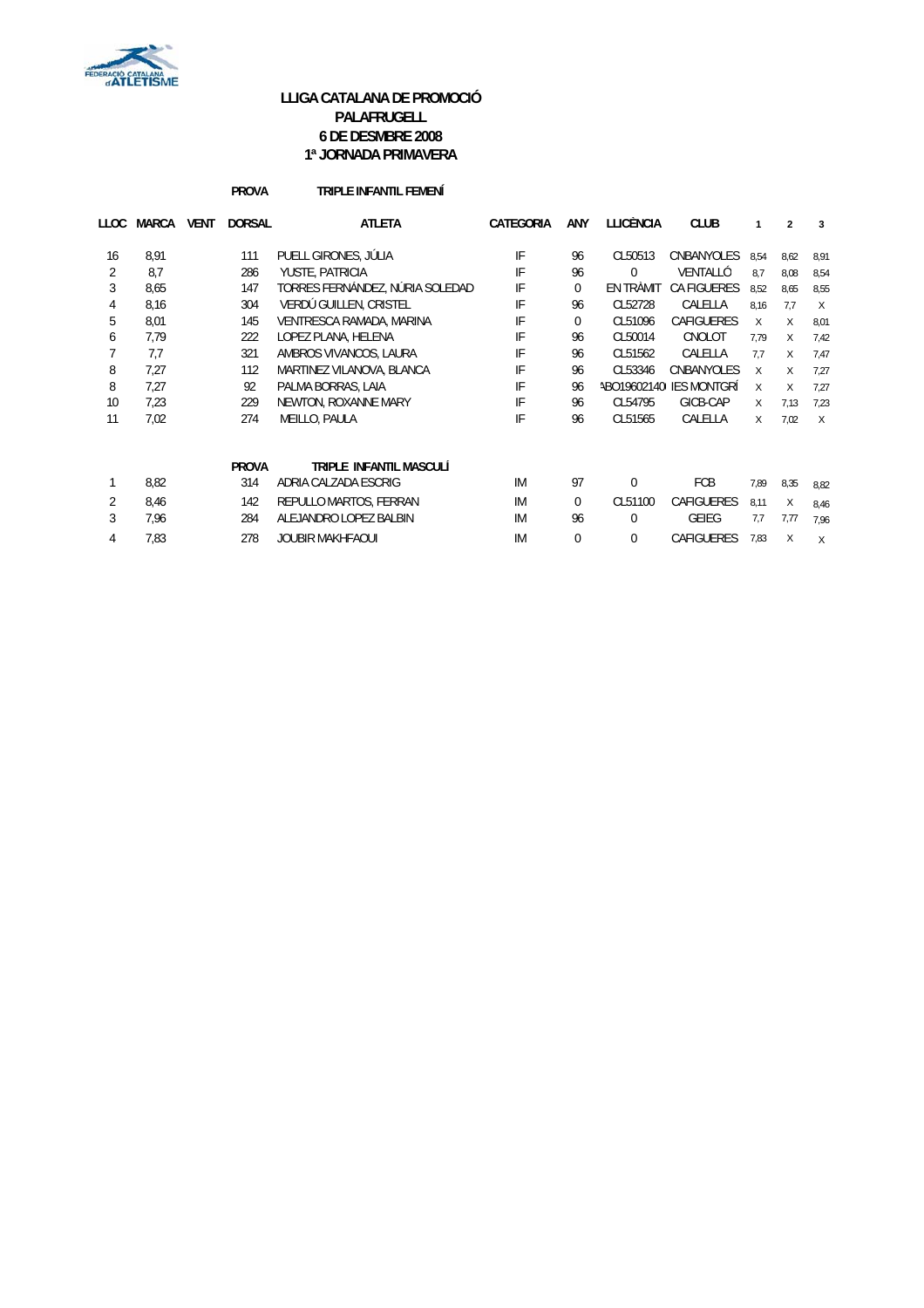

# **LLIGA CATALANA DE PROMOCIÓ PALAFRUGELL 6 DE DESMBRE 2008 1ª JORNADA PRIMAVERA**

#### **PROVA PES INFANTIL MASCULI**

| LLOC           | <b>MARCA</b> | <b>DORSAL</b> | <b>ATLETA</b>            | CAT.      | ANY         | LLICÈNCIA | <b>CLUB</b>        |      | 2    | 3    |
|----------------|--------------|---------------|--------------------------|-----------|-------------|-----------|--------------------|------|------|------|
|                | 6.97         | 284           | LOPEZ BALBIN, ALEJANDRO  | IM        | 96          | $\Omega$  | GEIFG              | X    | 6,86 | 6.79 |
| $\overline{2}$ | 6.73         | 278           | MAKHFAOUI, JOUBIR        | IM        | 0           | $\Omega$  | CAFIGUERES         | 5.73 | 6.73 | 6.7  |
| 3              | 6.45         | 150           | SALORT ESTARTUS, XAVIER  | IM        | $\mathbf 0$ | CL51102   | <b>CA FIGUERES</b> | 6.45 | 5,93 | 6,34 |
| 4              | 5,94         | 12            | ALABERT ALDANA, CARLES   | IM        | 97          | CL50902   | GICB-CAP           | 5,06 | 5,67 | 5,94 |
| 5              | 5.93         | 137           | CABRERA JUANOLA, BERNAT  | <b>IM</b> | $\theta$    | EN TRÀMIT | <b>CAFIGUERES</b>  | 4.99 | 5.72 | 5.93 |
| 6              | 5,8          | 287           | VENTALLÓ, EDUARD         | IM        | 96          | $\Omega$  | VENTALLÓ           | 4.43 | 5.8  | 5,53 |
|                | 5.34         | 135           | MAZA VILARDELL, ALEX     | IM        | 0           | CL51101   | <b>CAFIGUERES</b>  | 4.96 | 5,34 | 4,61 |
| 8              | 5,26         | 142           | REPULLO MARTOS, FERRAN   | <b>IM</b> | 0           | CL51100   | <b>CAFIGUERES</b>  | 5,26 | 5,04 | 5,18 |
| 9              | 5.02         | 143           | CASTELLÓ MURPHY, GABRIEL | IM        | $\theta$    | EN TRÀMIT | CAFIGUERES         | 5.02 | 4,6  | 4.86 |
| 10             | 4.33         | 13            | OLIVA GANDIA, ALEIX      | IM        | 97          | CL54788   | GICB-CAP           | 3,81 | 4,33 | 3,81 |
|                |              |               |                          |           |             |           |                    |      |      |      |

**PROVA PES INFANTIL FEMENI**

|                | 9,09 | 145 | VENTRESCA RAMADA, MARINA        | IF | 0  | CL51096   | <b>CAFIGUERES</b>  | 7,52 | 9,09 | 8.64 |
|----------------|------|-----|---------------------------------|----|----|-----------|--------------------|------|------|------|
| $\overline{2}$ | 8,21 | 296 | LLISTOSELLA, CARLA              | IF | 96 | $\Omega$  | <b>GEIEG</b>       | 8.21 | 7,96 | 7.67 |
| 3              | 7,39 | 147 | TORRES FERNÁNDEZ, NÚRIA SOLEDAD | IF | 0  | EN TRÀMIT | <b>CA FIGUERES</b> | 7.13 | 7.39 | X    |
| 4              | 7.21 | 274 | MEILLO, PAULA                   | IF | 96 | CL51565   | CALELLA            | 7.21 | 6.8  | 7.19 |
| 5              | 6.71 | 293 | ALFONSO, RUT                    | IF | 96 | $\Omega$  | GEIEG              | 5.99 | 6.56 | 6.71 |
| 6              | 5.65 | 298 | CASABO, ANNA                    | IF | 97 | $\Omega$  | GEIEG              | 5.12 | 5.14 | 5.65 |
| $\overline{7}$ | 5.53 | 110 | PEÑA MATEU, CARLA               | IF | 96 | CL53345   | CNBANYOLES         | 5.15 | 5.53 | 5.12 |
| 8              | 4,9  | 113 | MARISCOT PUIGDEMONT, PAULA      | IF | 96 | CL53347   | <b>CNBANYOLES</b>  | 3.89 | 4.9  | 4.51 |
|                |      |     |                                 |    |    |           |                    |      |      |      |

**PROVA PES CADET FEMENI**

1 7,12 290 QUERALT, JULIA CF 94 0 GEIEG 7,12 6,39 6,86

| 2 6.67 | 291 BELLAPART, SARA               | CF 95 | $\overline{0}$ | GEIEG 6,45 6,67 6,08                    |  |  |
|--------|-----------------------------------|-------|----------------|-----------------------------------------|--|--|
|        | 3 6,27 114 ZAMUDIO DOMINGO, LIDIA |       |                | CF 95 CL50518 CNBANYOLES 6,27 6,12 5,93 |  |  |
| 4 5.92 | 292 GIRONA, MARTA                 |       | CF 95 0        | GEIEG X 5.73 5.92                       |  |  |

| D.YZ | 292 L        | GIRUNA, MARTA       | UF.    | - 90     | U       | <b>ULILU</b> A |      |      |   |
|------|--------------|---------------------|--------|----------|---------|----------------|------|------|---|
|      | <b>PROVA</b> | PES CADET MASCULI   |        |          |         |                |      |      |   |
| 9.33 | 275          | GARRIGA CAÑET, MARC | $\cap$ | $\Omega$ | CT55472 | CASSÀ          | 9.32 | 9.33 | X |

| 9.33 | 275 GARRIGA CANET. MARC       |  |                | 0 0 C155472 CASSA 9.32 9.33 X             |  |  |
|------|-------------------------------|--|----------------|-------------------------------------------|--|--|
| 6.51 | 267 DEL RIO ESCRIBANO, VICTOR |  |                | CM 95 CL-52950 INDEPENDENT 6.51 5.93 6.01 |  |  |
| 6.39 | DE GENOVER GIL. IGNASI        |  | CM 95 ENTRAMIT | GICB-CAP 5.57 5.91 6.39                   |  |  |